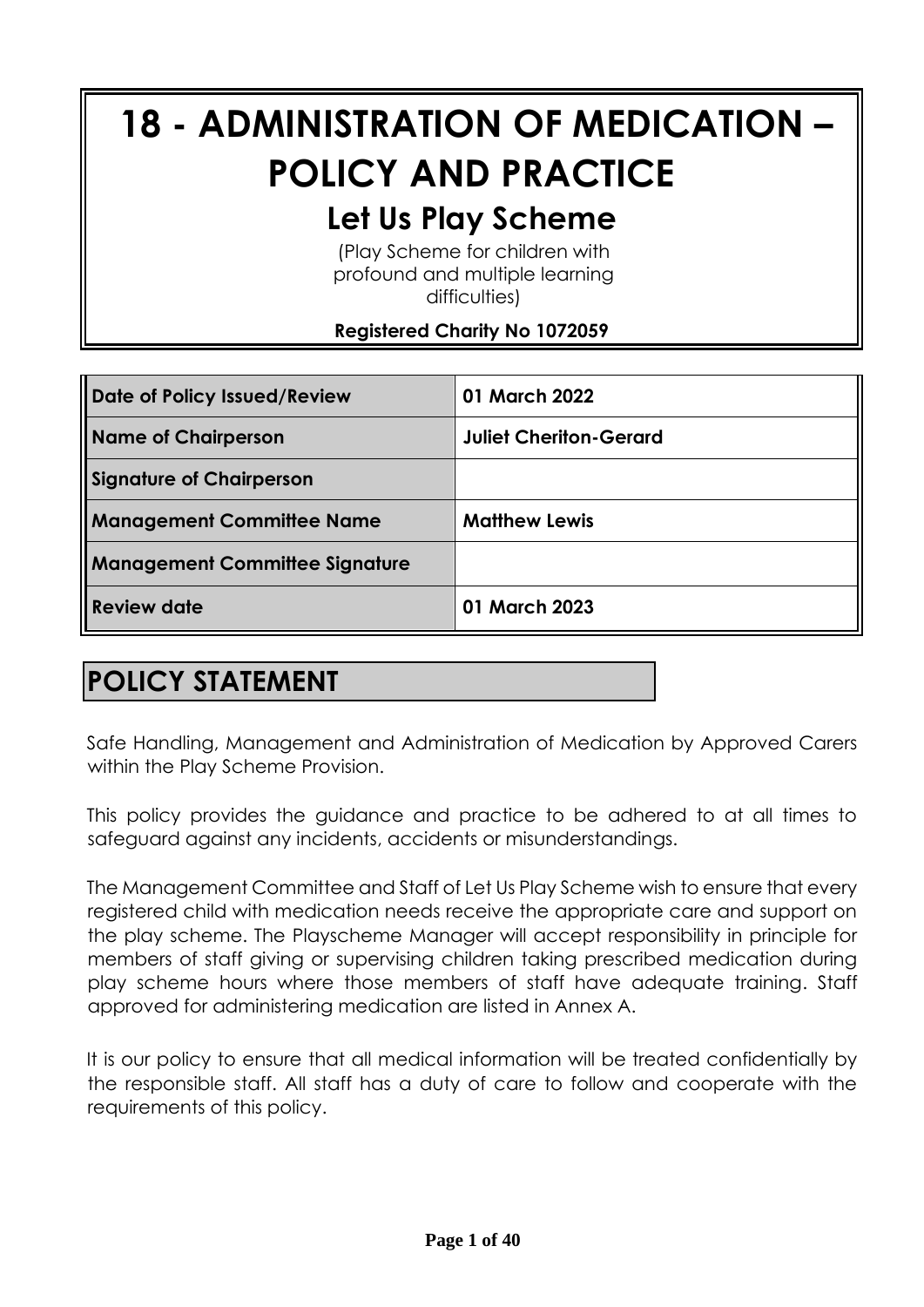Let Us Play Scheme aims:

- To provide a system of administration and management with medicines that focuses on the needs of the children, their families and carers.
- To develop a strategic approach across all agencies to the provision of appropriately structured programmes of education and learning in the safe handling, management and administration of medication for approved LUPS Staff.
- Ensure that children who need assistance with medicines are identified by standardised risk assessment and that the assistance then provided is appropriate safe and suitably recorded and monitored.

All Staff are responsible for ensuring their own medication is correctly stored and administered in accordance with this policy.

# **CONFIDENTIALITY**

It is our policy to ensure that all medical information will be treated confidentially by the responsible staff. All staff has a duty of care to follow and cooperate with the requirements of this policy.

We will respect confidentiality in the following ways:

- Parent carers will have access to all information held on their own child but will not have access to information about any other child.
- Staff will be given information on each child to enable them to participate at their own level and maintain their safety but not of personal or particular details shared by parent carers to the LUPS Senior Management Team.
- Staff will not discuss individual children other than for the purposes of planning activities or enabling them at an activity.
- Information given by parent carers to LUPS Senior Management Team will not be passed on to any other worker without permission.
- All anxieties/evidence relating to a child's personal safety will be kept in a separate and confidential file and will not be shared within the group except for the individual Senior Assistant and LUPS Playscheme Manager.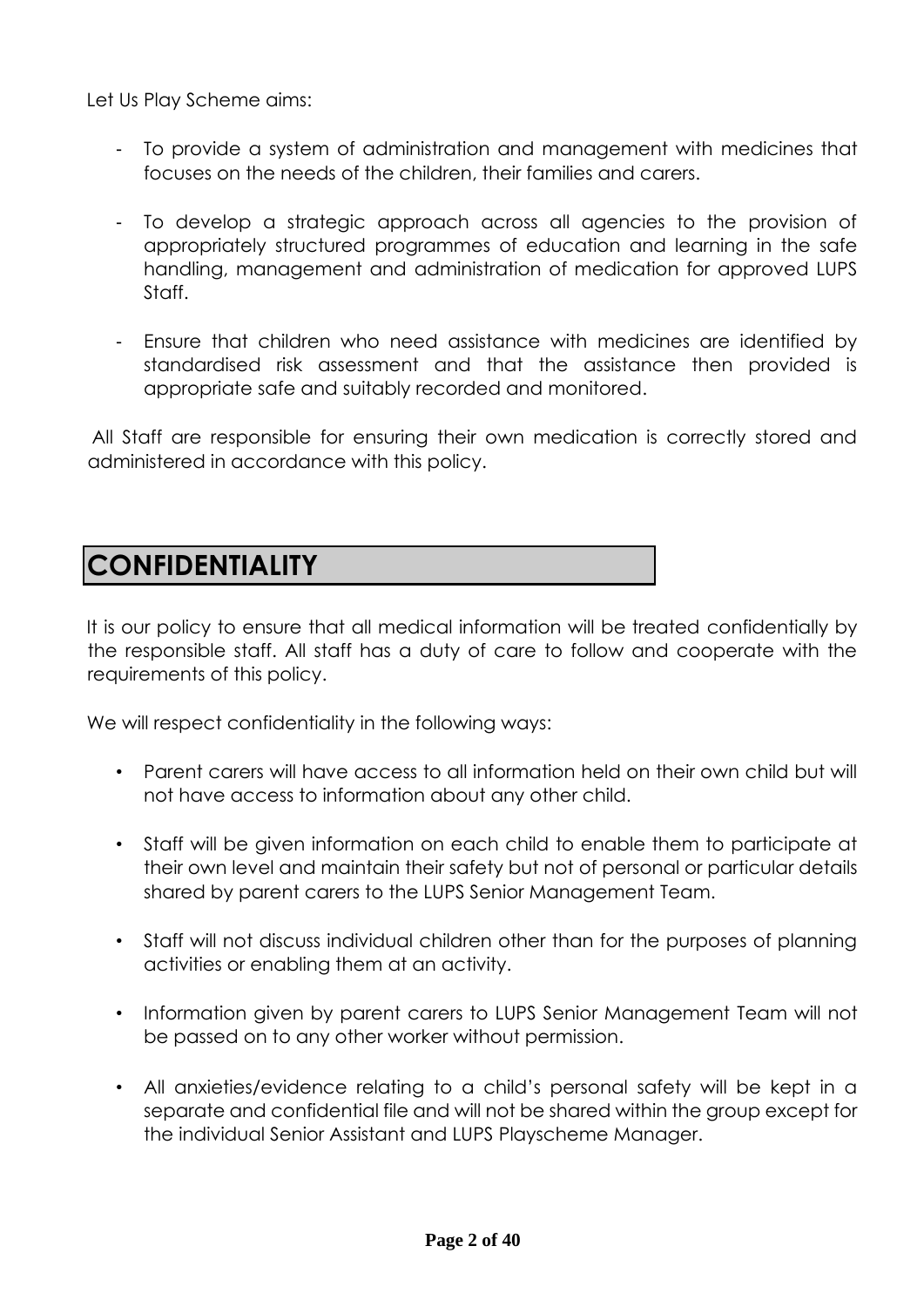# **PARENTAL RESPONSIBILITY**

Parents are responsible for:

- Completing all Medical Forms with accurate and up to date information.
- Informing LUPS of their Childs medical records, medication and any changes therein
- Ensuring all Medication is sent in a secure and labelled container as originally dispensed. Each medication must be clearly labelled with the following information: Child's Name

Name of Medication

Dosage

Frequency of Administration

Date of Dispensing

Storage Requirements

Expiry Date

The Playscheme will not accept items of medication in unlabelled containers, or in a 'pre-drawn' state.

### **A child under 16 should never be given aspirin-containing medicine unless prescribed by a doctor.**

- It is the parent carer's responsibility to renew the medication when supplies are low and to ensure that the medication is supplied within its expiry date.
- It is the responsibility of the parent carer to notify the Playscheme immediately in writing if the Childs medication ceases or there are any changes.
- The Playscheme will not amend dosages on parental instruction.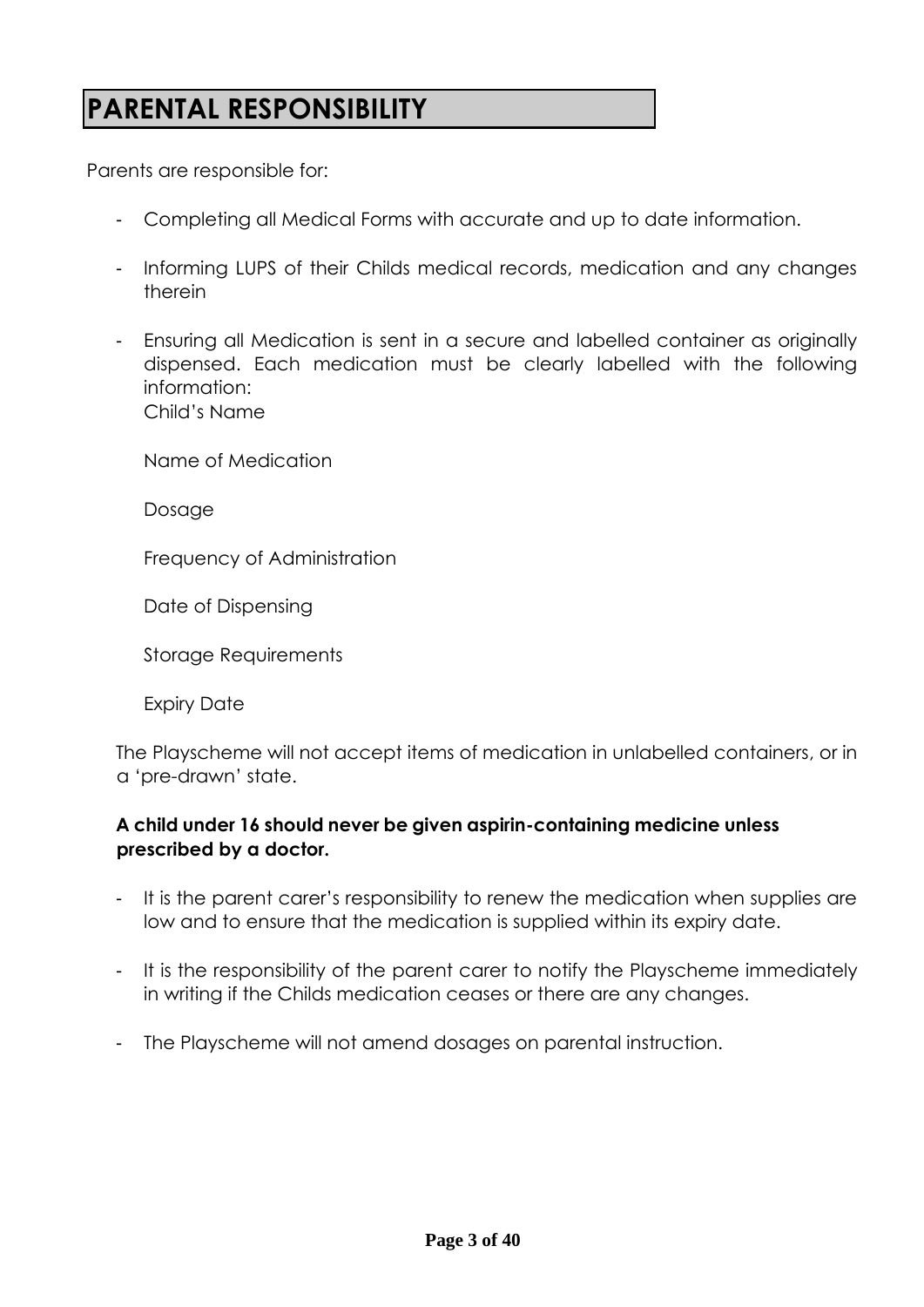# **STAFF RESPONSIBILITY**

Staff are responsible for the following:

- Only those staff authorised by the Playscheme Manager and as listed in Annex A are permitted to Administer medication on the play scheme and will have received appropriate training.
- Ensuring that medication handed over from Parents is checked for the following:
	- Provided in a secure and labelled container as originally dispensed and clearly labelled. The labelling criteria listed above in Parental Responsibility.
	- Ensuring that the medication has not expired
	- Ensuring that the parent carer has given specific written and signed instruction for the prescribed medication. Staff will not give nonprescribed medication to a child unless there is specific prior written permission from the parent carer.
- Ensuring that the medication is signed over from parent carers on arrival and signed back across upon departure of the playscheme each day.
- Ensuring medication is appropriately secured away in the appropriate locked medical cabinet.
- Ensuring that any medication administered is witnessed by another Senior member of staff. Witnessing will include checking the prescribed medication details on the container, witnessing the correct dosage being drawn up by the Authorised Person and given to the child. Both the Authorised Staff and Witness should then sign the form accordingly.
- It has been assessed as beneficial to the children, for the play scheme to have Paracetamol tablets or suspension available. Unless pain relief is prescribed and there has been written instruction for administration by the parent carer, no pain relief medication will be administered without first contacting the parent carer to gain witnessed verbal permission with written consent/confirmation on collection of their child.
- All staff will be made aware of procedures to be followed in the event of an emergency.
- Staff will not dispose of medicines. Medicines, which are in use, should be collected by the parent carer at the end of each day. Any medication found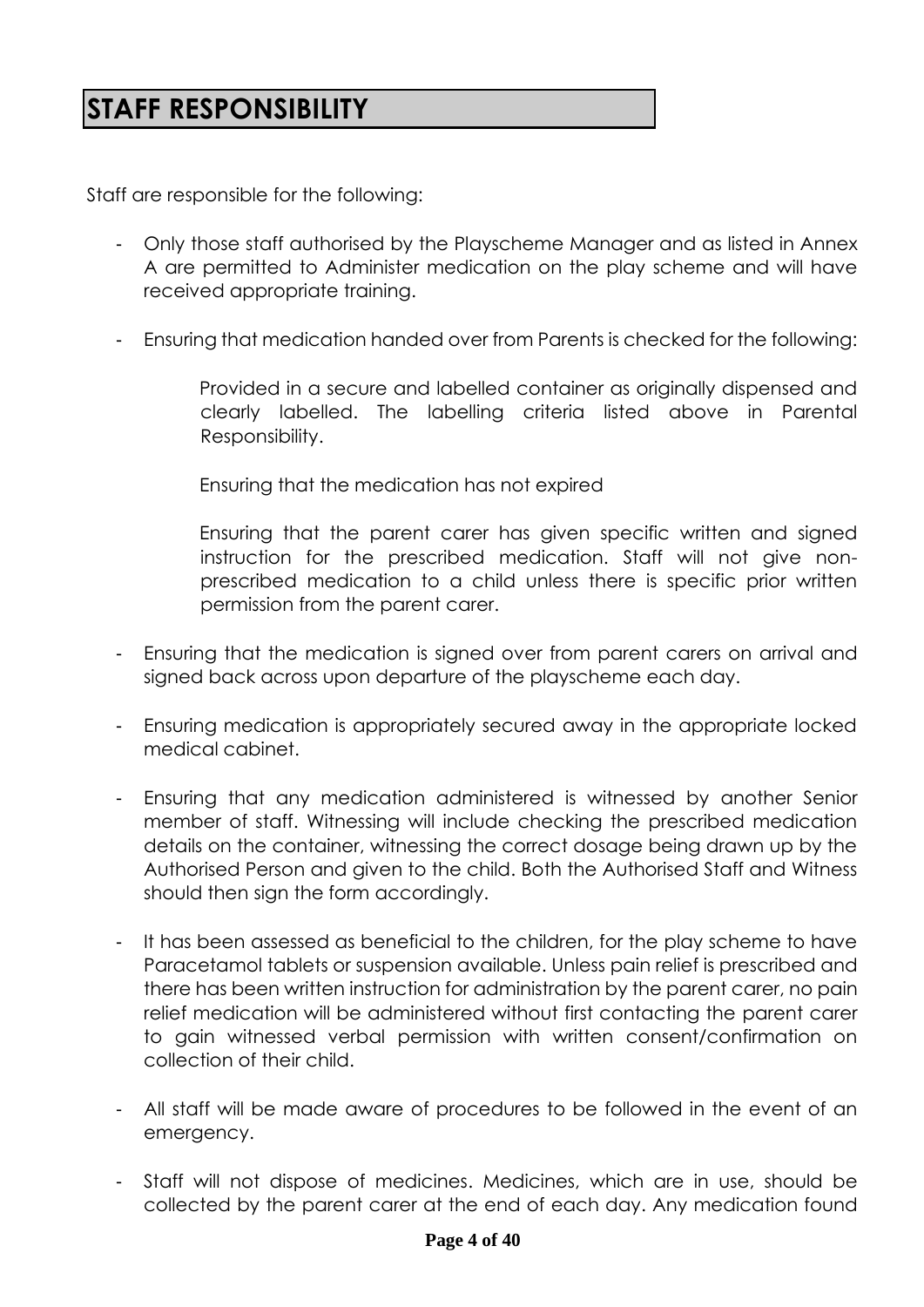to be expired will result in immediate notification to the parent carer and returned to them.

- For those children with Epilepsy who will need additional support during a seizure. CLEAR and PRECISE guidelines will be given by the parent carers as to the procedures pertinent to the needs of their child. Specifically, the acceptable type and duration of a seizure before intrusive support is necessary e.g., Rectal Valium (Diazepam.) or ambulance support.
- When a medical condition causes the child to become ill and/or requires emergency administration of medicines, then an ambulance will be summoned as soon as possible.
- All medications will be kept in a lockable facility in the Nurse's Room.

LUPS will ensure that the First Aid equipment is kept clean, replenished and replaced, as necessary. Sterile items will be kept sealed in their packaging until needed.

# **MODEL OF GOOD PRACTICE**

### **General Principles**

The General Principles of this policy are detailed below:

The cornerstone of the policy is a risk assessment to identify appropriate support for the children and the provision of appropriate training for those staff that will assist the children with medication. Staff administering a medicine will not be held responsible for any adverse effects, providing a medicine has been given in accordance with a prescriber's instructions and local policies have been followed. Organisations should include medication tasks in any indemnity insurance they arrange.

Staff **MUST NOT** offer any assistance with medication unless a risk assessment has been conducted, the level of support required is clearly documented and a care plan is in place and accessible within the play scheme.

Where the child is incapable of giving consent, a judgement will have to be made about risk. If it is decided that assistance with medicines is in the best interests of the child, this should be documented in the child's care plan, together with the names of persons involved in the decision.

If consent is refused, assistance with medicines cannot be given. The refusal should be reported to the Playscheme Manger and documented, with appropriate action taken e.g., contacting parent carers immediately.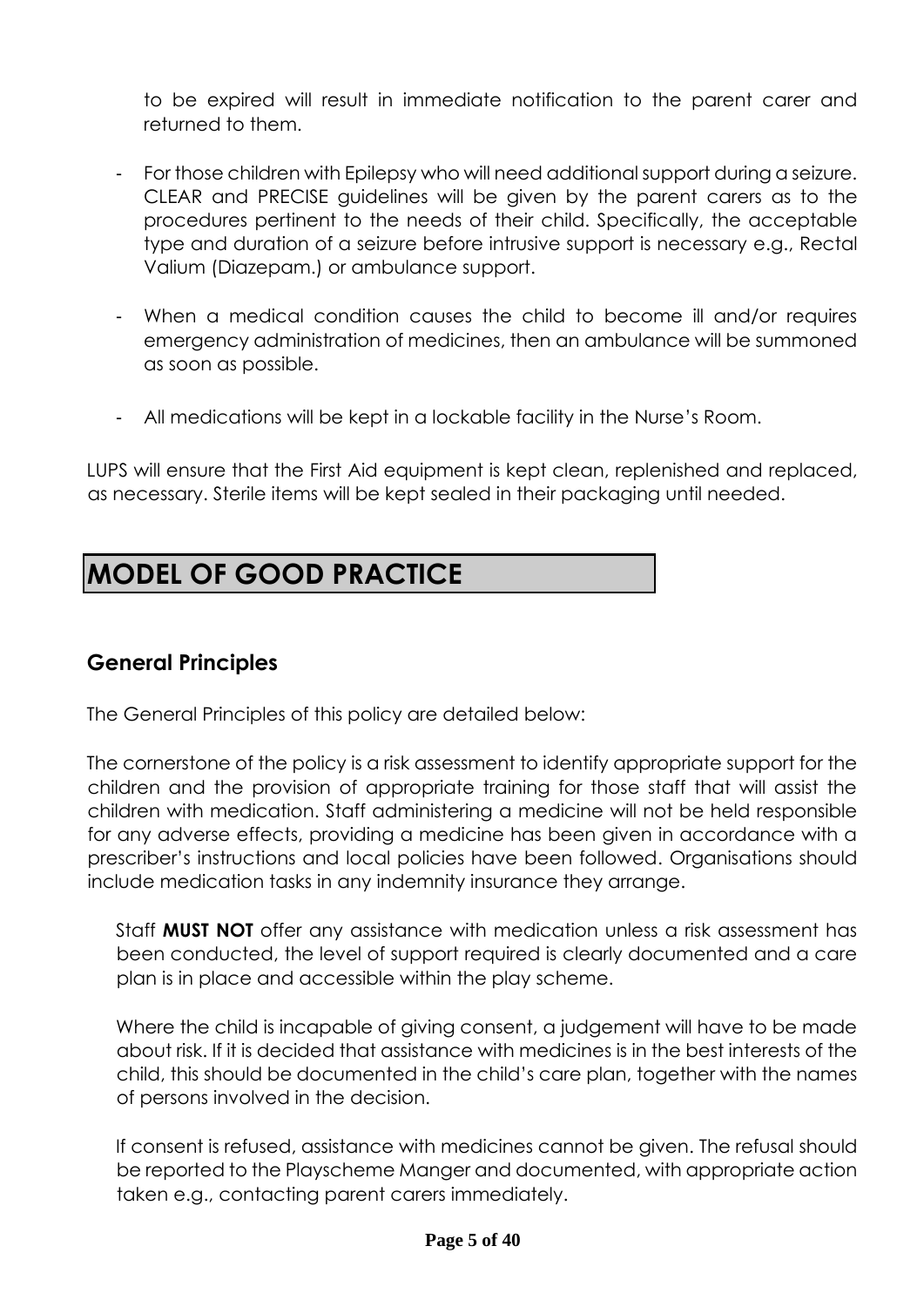Children have a right to expect that any assistance offered is conducted in a professional manner by a trained member of staff.

The Health and Safety of Work Act 1974 imposes a general duty on Employers to ensure, so far as is reasonably practicable, the health, safety and welfare of employees and others which includes the children and any others who may be affected by what is done. This duty extends to all aspects of the provision of care, including storage, administration and disposal of medicines.

All assistance must be provided safely and must ensure that the child takes the correct amount of their medication as prescribed. Staff are only responsible for medication administered by them. Staff will operate within a safe system which will be based on a risk assessment, and this will need to be underpinned by a structured programme of education and learning in the safe handling, administration and management of medication.

Under no circumstances should a medicine be given to a child without their knowledge (e.g., crushed or hidden in food).

Under no circumstances must a child be forced to take medication against their wishes. Refusals should be recorded on the Medicines Administration Record Sheet (MARS), an example of which can be found in Annex B. All refusals should be reported to the Playscheme Manger for further guidance.

Staff must only administer medication from the original container supplied by the pharmacists and not from any container filled by any other person.

Any concerns about a child and their medication must be reported to the Playscheme Manager who will seek appropriate advice.

Carers **MUST NOT** make judgements on medication where directions are not explicit e.g., take as required. NB 'two tablets four times a day when required for pain' would be acceptable because a dose is clearly stated.

Where assistance is to be provided, the assessment, child's care plan and a Medicines Administration Record Sheet (MARS) must be accessible within the play scheme.

The Assessment and Care Plan should be reviewed in conjunction with all relevant parties whenever there is a change in the child's circumstances and if Carers report any problems. Where there is no change, reviews must take place every 12 months.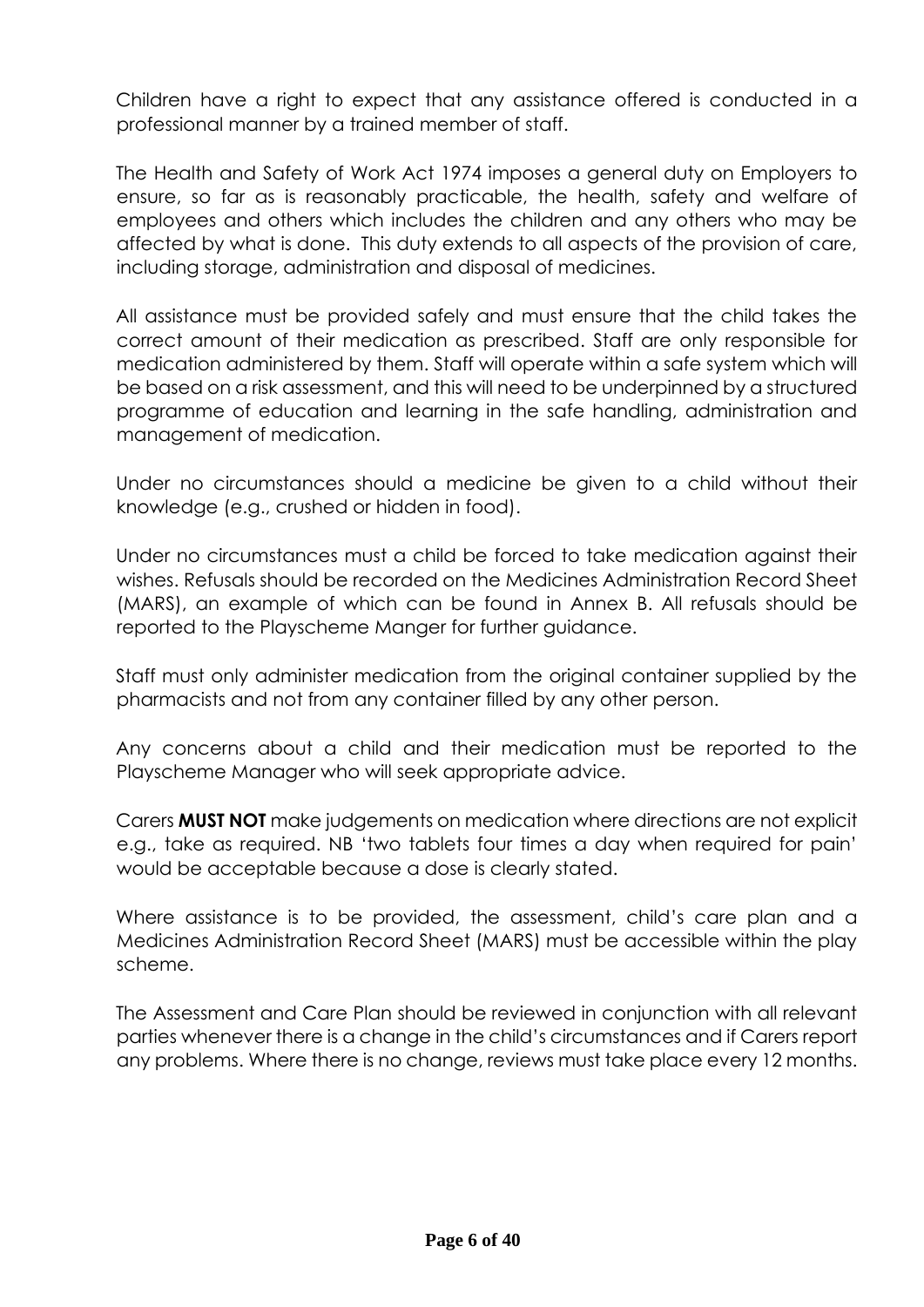# **TYPES OF SUPPORT WITH PRESCRIBED MEDICATION**

Support will only be offered after:

- An assessment has been conducted
- A level of support has been agreed
- A child's Care Plan, which also details a medication log (At Annex C for reference) are to be accessible within the play scheme
- Staff must be trained and competent to provide the level of assistance required.
- If assistance at any level is being provided, records must be kept of all medicines received or sent for destruction.

# **THREE IDENTIFIED LEVELS OF SUPPORT**

| Assisted Self-Medication. |
|---------------------------|
|                           |

- LEVEL 2 Physically Assisted Self-Medication.
- LEVEL 3 Complete Medication Management.

In addition, certain specialist tasks relating to medication may be undertaken by staff providing they are appropriately trained and competent.

# **LEVEL 1: ASSISTED SELF-MEDICATION**

### **Child directs Staff and takes responsibility for their Medicines**

Permitted Tasks:

- Help with ordering and collecting prescriptions
- Verbal reminder to take medication
- Help with reading labels or patient information leaflet
- Advising on safe storage of medicines
- Observing and reporting to the Playscheme Manger any changes in the child's ability to manage their medicines.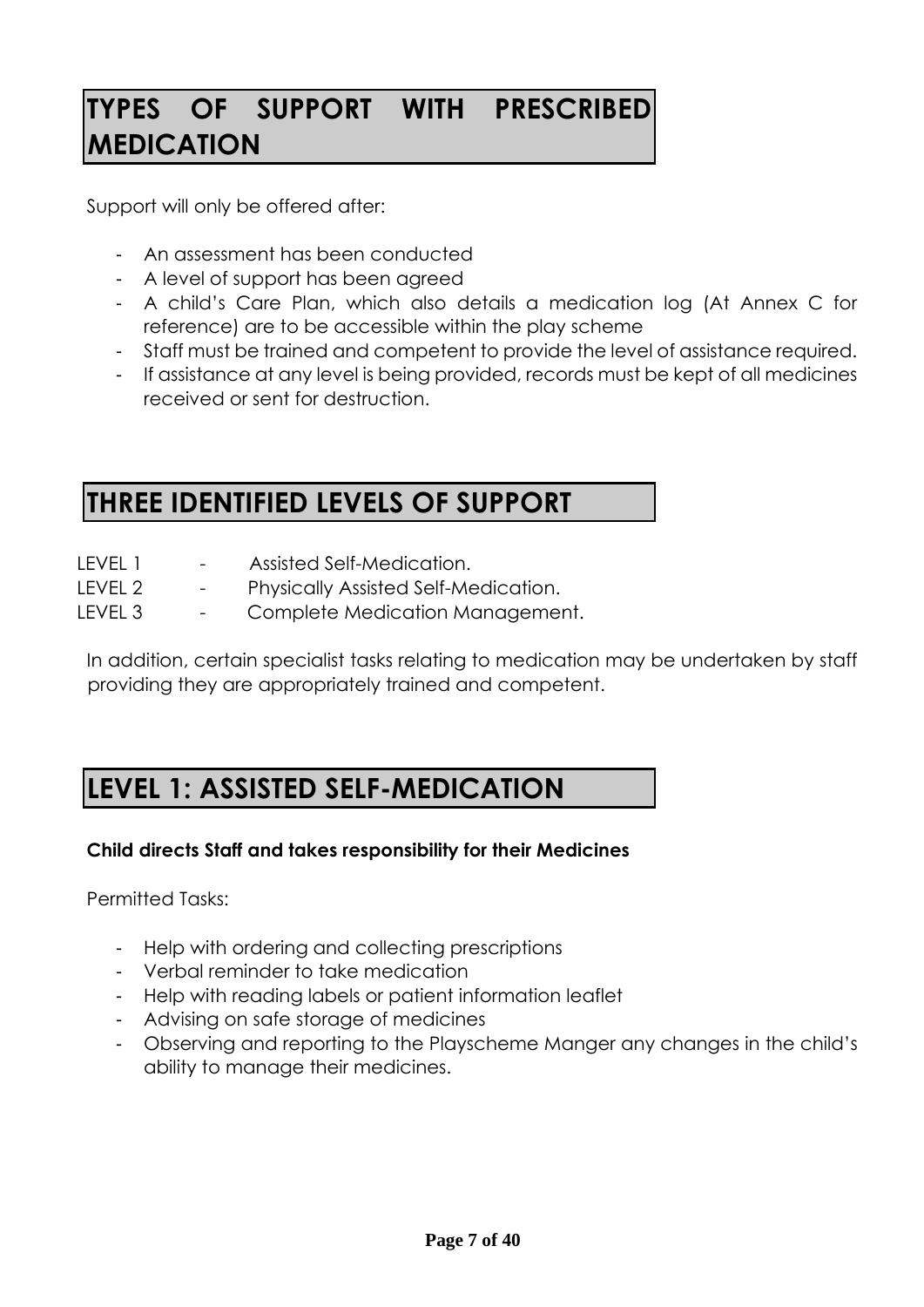# **LEVEL 2: SUPERVISED or PHYSICALLY ASSISTED SELF-MEDICATION**

In this situation the child is selecting which medicine is needed and its dose but needs physical assistance to prepare to take or use the medication.

Permitted Tasks:

- As per Level 1
- Opening Containers
- Pouring liquid doses
- Preparing inhaler/spacer devices
- Preparing a compliance device for eye drops
- Applying topical preparations e.g., cream or ointment.
- Assisting application

This level of support must be covered by the completion of a Medicines Administration Records Form.

# **LEVEL 3: COMPLETE MEDICINES MANAGEMENT**

Child is not taking responsibility for selecting which medicines are to be taken.

Permitted Tasks:

- As per Level 1 and 2
- Selecting and administering the appropriate medicine by opening the container, handing the prepared dose the child and ensuring that it is taken correctly

Excluded

- Invasive, clinical or nursing procedures
- Specialist tasks unless Staff have been given additional training and the member of Staff is signed off as competent to provide such care.

Forms of Medication suitable for Level 1, 2 or 3 Support

Oral Medication – Tablets, Capsules, liquid, lozenges (including controlled drugs), powders Buccal/Sublingual Tablets.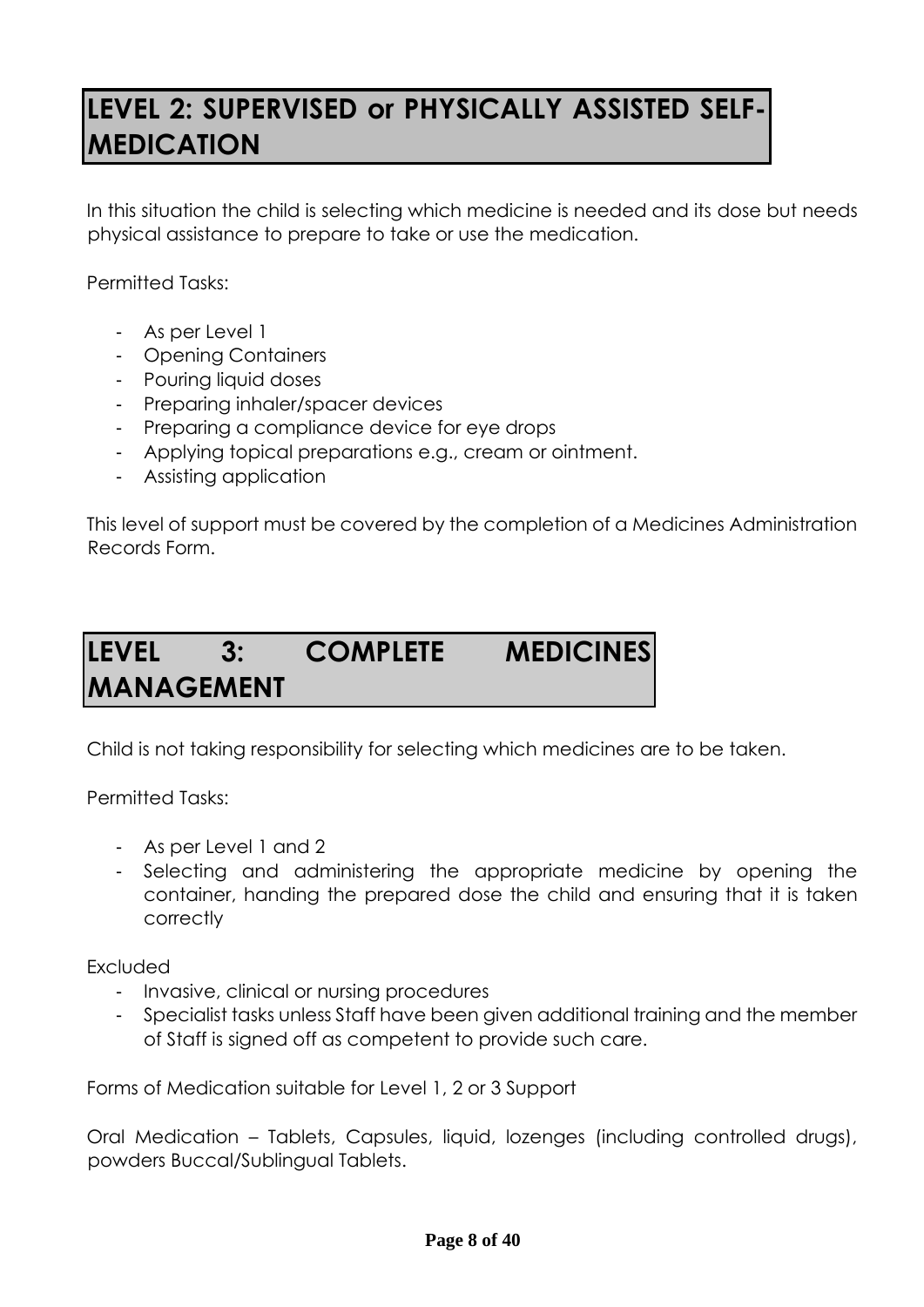Topically Applied Preparations – Creams, ointments, lotions, scalp applications and skin patches (Disposable gloves must be worn when applying these). Inhalers this includes inhalers and spacer devices.

Note: The date of opening of eye, ear and nose drops must be written onto the label on the bottle.

# **EDUCATION AND TRAINING**

LUPS is responsible for:

- Evidence that training is appropriate and conducted by suitably competent trainer with current experience of handling medicines.
- Establishing a formal means to assess whether the member of Staff is competent to assist with medicines.
- In order to provide assistance at any level with medicines, Staff should: Be fully aware of this Policy as part of their induction and on-going training.
- Have completed a suitable training course approved by LUPS and
- Have undergone a competency assessment to provide assistance with specialist tasks where appropriate.
- A written, signed and dated record must be kept of the healthcare professional that provided the training and delegated the duty, and retained in the Staff records.
- The education, training and development of Staff who will be responsible for safe practice in the handling, administration and management of medication is a critical area of work. It is imperative that appropriate levels of education, training and development are delivered to all Staff who requires it.

Within this policy three levels of support with medicines are identified. Below, for each of these levels are identified topics in which all Staff will need to be educated and trained to an assessed level of competence.

# **SUPPLY, STORAGE AND DISPOSAL OF MEDICINES**

### **Supply**

Medicines should normally be provided with the child or by care providers, and a full record is held.

It is desirable that all medicines are supplied in the pharmacist's original container, complete with label and patient information leaflet, all labels should include explicit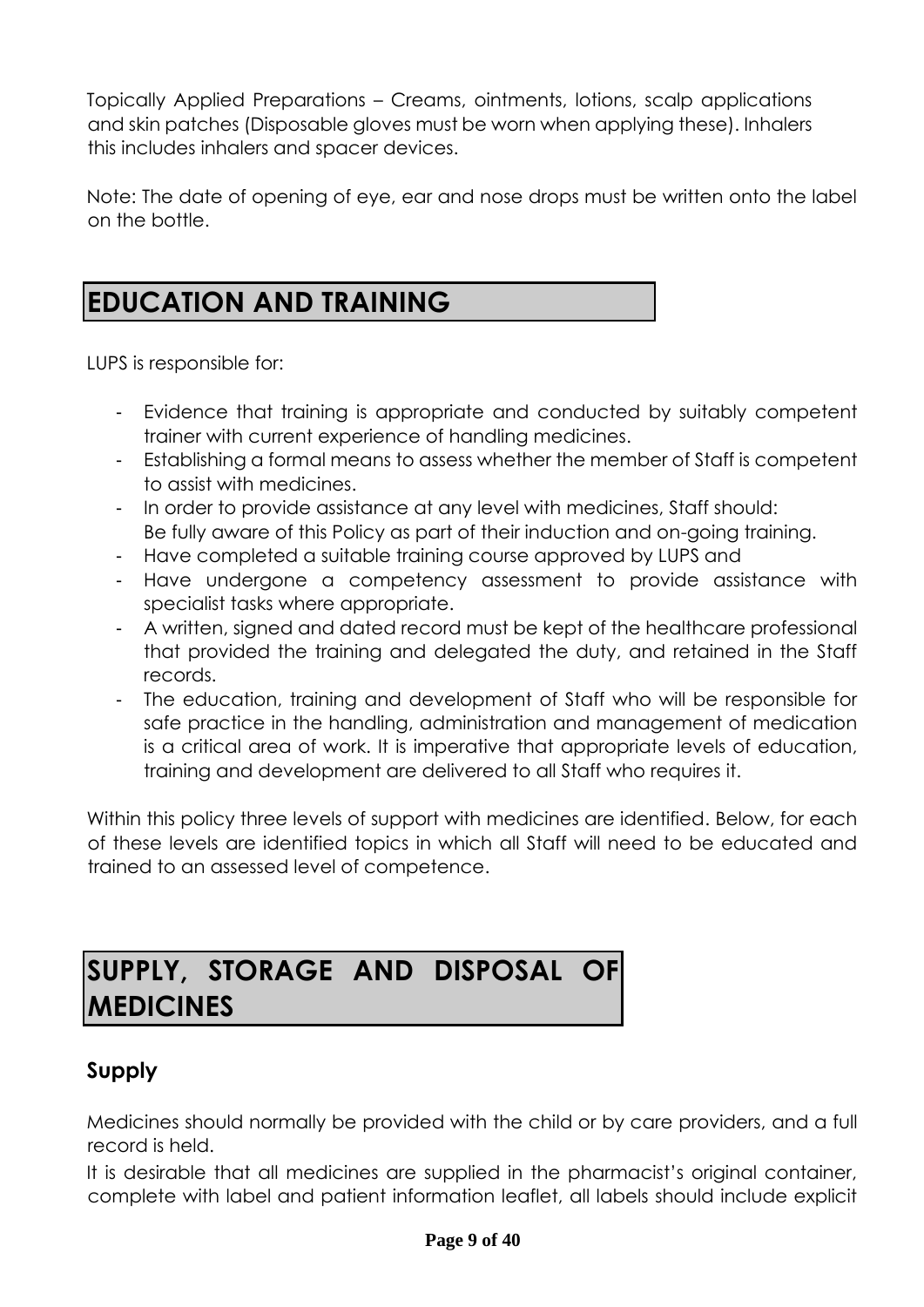directions – for example 'take as required/as before' or 'take as required for pain' would not be sufficient information to allow assistance to be provided.

- No alterations should be made to the dispensing label provided by the pharmacist under any circumstances.
- Medicines should not be decanted into other containers or put out for the child to take at a later time.
- Medicines should not be separated from their label or patient information leaflet.

Assistance will be limited to level 1 support if this is the case.

### **Storage**

Medicines must be stored where they are readily available to Authorised Staff. They should be kept away from excessive heat, humidity and light sources. They must be out of the reach of children.

Medicines which need to be stored in a refrigerator should preferably be stored in a sealed and clearly labelled airtight container, separate from other foodstuffs at a temperature between 2 and 8 degrees centigrade. There should be restricted access to a refrigerator holding medicines.

Medicines must be stored in the original packaging and not separated from the label or patient information leaflet.

Controlled Medications must be contained in a lockable non-portable container and only authorised staff listed in Annex A should have access. A record will be kept for audit and safety purposes.

The Playscheme Manager must ensure that information on how to access medicines is available to all relevant Staff.

### **Disposal**

Staff should always return any unwanted or out of date medicines back to the Parents or Carers, a record must be made on the medication profile stating what has been removed and to whom it was returned.

Sharps boxes should always be used for the disposal of needles. Sharps boxes can be obtained by parents on prescription from the child's GP or paediatrician. Collection and disposal of the boxes should be arranged with the Local Authority's environmental services.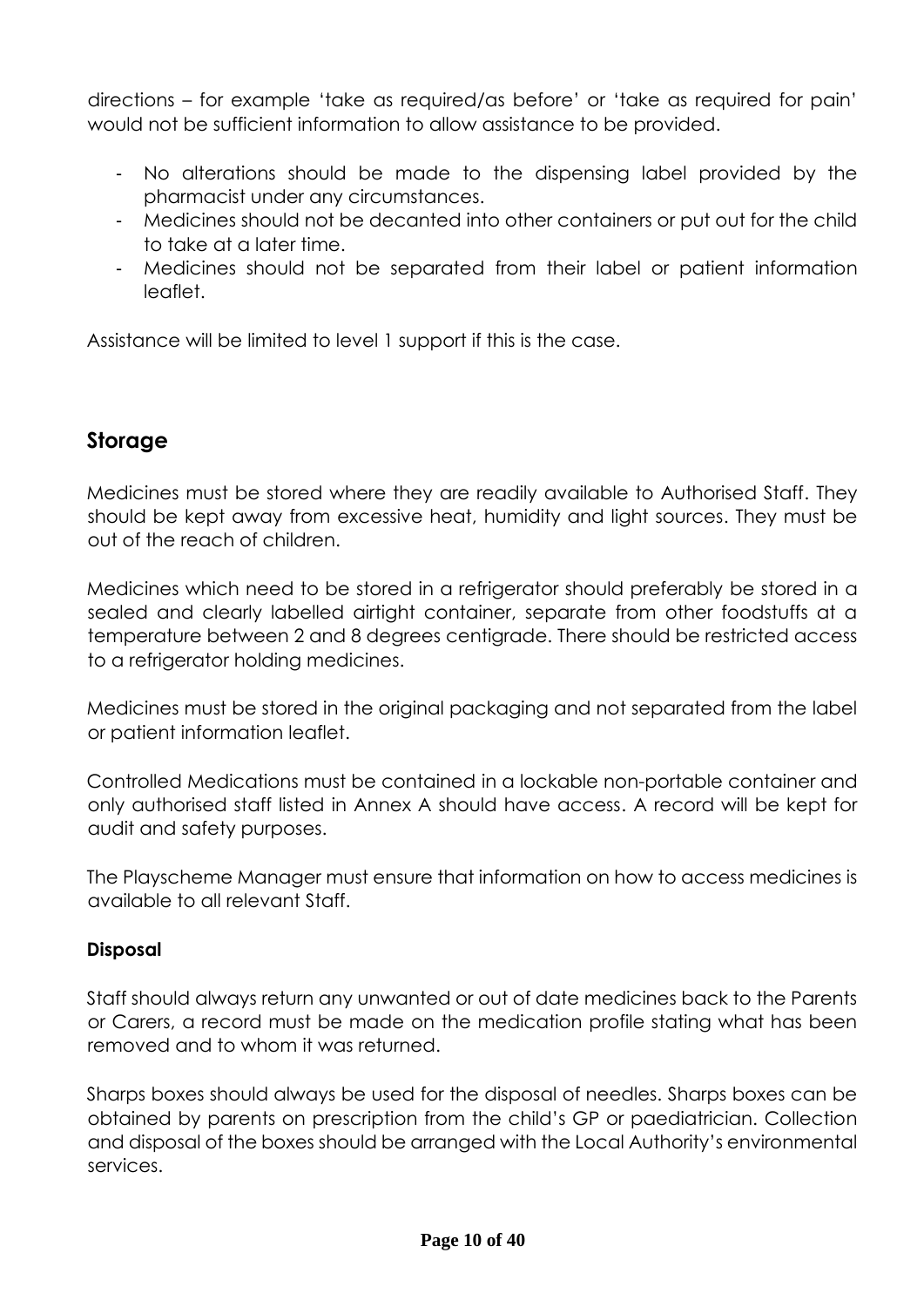# **HYGIENE AND INFECTION CONTROL**

All staff should be familiar with normal precautions for avoiding infection and follow basic hygiene procedures. Staff should have access to protective disposable gloves and take care when dealing with spillages of blood or other body fluids and disposing of dressings or equipment. Ofsted guidance provides an extensive list of issues that early year's providers should consider in making sure settings are hygienic.

# **AUTHORISED STAFF**

Following an assessment and the level of assistance required will be defined within the Care Plan and detailed in the Childs Plan.

It is the responsibility of the Care Staff to follow the Childs Plan and this Policy and to report any concerns to the Playscheme Manager.

Staff should only assist with medication where they have required training and they are competent to do so. Once deemed competent you will be expected to:

- Conduct medication risk assessment.
- Identify the appropriate level of support and record this in the Care Plan.
- Ensure that a record of all medication, the assessment, consent and Care Plan are passed to the Care Manager.

The Playscheme Manager continues to hold responsibility for ensuring that reviews are conducted whenever there is a notable change in the child's circumstances. Where there is no change **reviews must take place every 12 months.** 

# **PLAYSCHEME MANAGER**

It is the responsibility of the Playscheme Manager to ensure:

- This Policy is implemented in their Provision.
- That the service provided is monitored and reviewed.
- Incidents and 'near-misses' are recorded appropriately and used as a learning tool to improve the service.
- Feedback is provided on this policy to aid its evaluation and review.
- That training for Staff is provided.
- That records of Staff Training are kept.
- The agreed and documented level of assistance is provided to children on a day-today basis by trained and competent Staff.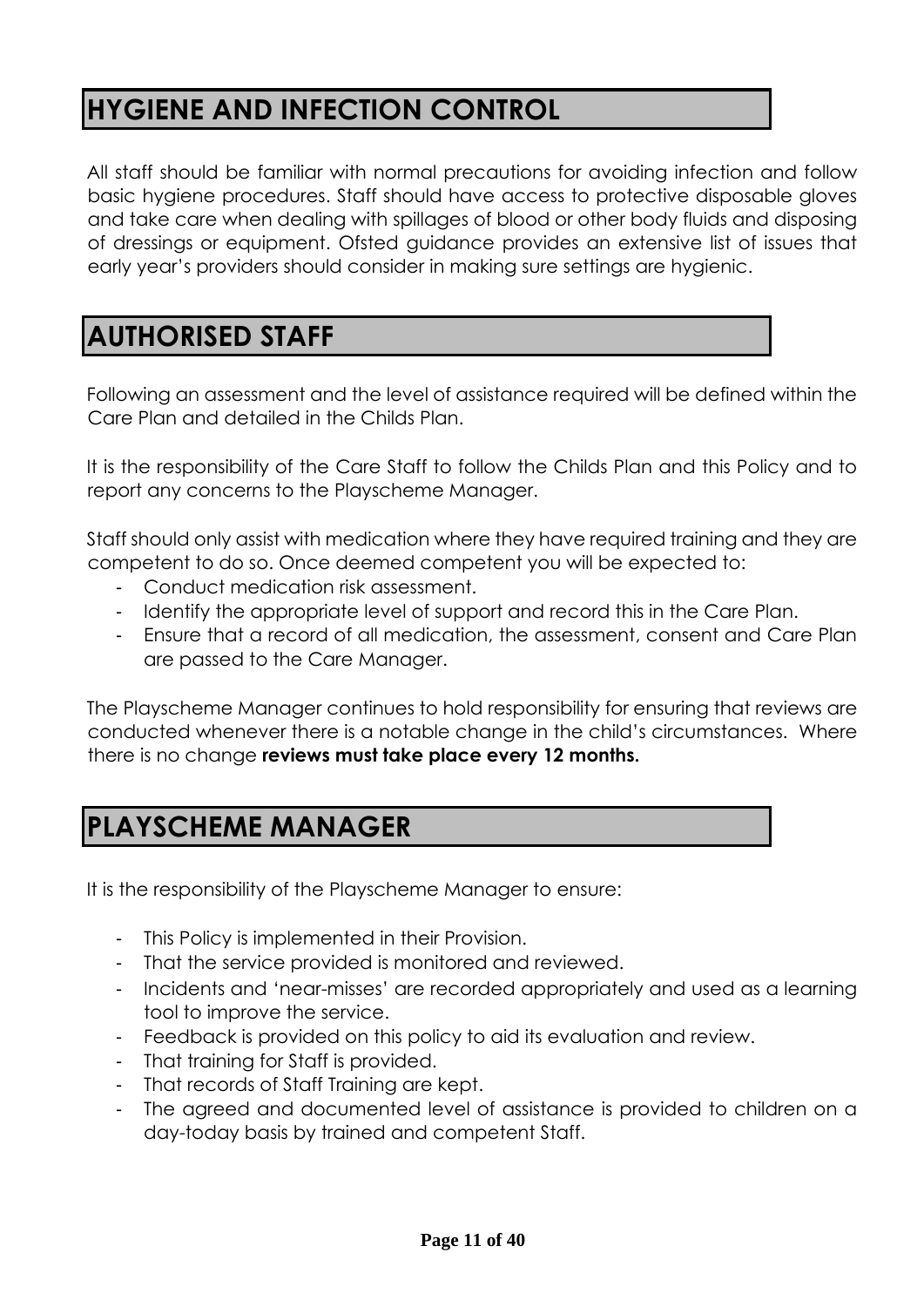# **DOCUMENTATION**

The Assessment must be signed and dated, and the level of assistance agreed and consented to by parents/carers must be clearly stated.

The Care Plan records the level of assistance required by each Child.

**A Medication Administration Record Sheet (MARS)** will be kept in the play scheme and must be easily accessible to all authorised staff.

It is essential a record of what HAS been given, not what SHOULD be given. It is the Authorised Staff's responsibility to check the dispensing labels in addition, to ascertain the correct dose.

Any concerns that doses are being given by others and not recorded, must be reported to the Playscheme Manager.

# **MEDICATION ERRORS AND MEDICATION-RELATED INCIDENTS**

There are several ways in which errors can be made when medicines are administered. It is important to recognise that occasionally a member of staff (whether professionally qualified or not) will make an error.

Organisations should have systems in place which are designed to minimise the occurrence of errors. There is rarely one single reason for an error being made – the circumstances should be examined thoroughly. Errors can often be traced back to systems failures. It is also important to collect information about mistakes and 'near misses' so that recurring problems are identified and acted on. Learning from errors and 'near-misses' is a key outcome.

All errors and Incidents should be logged, so appropriate follow up action can take place and allow for education or a review of procedures to prevent it from reoccurring.

Dropped/Damaged or Broken medication should be placed in an envelope and sealed, then returned to the parent/carer with full details provided (i.e., Full medication received by the child or not, the medication affected, and any other pertinent information deemed necessary).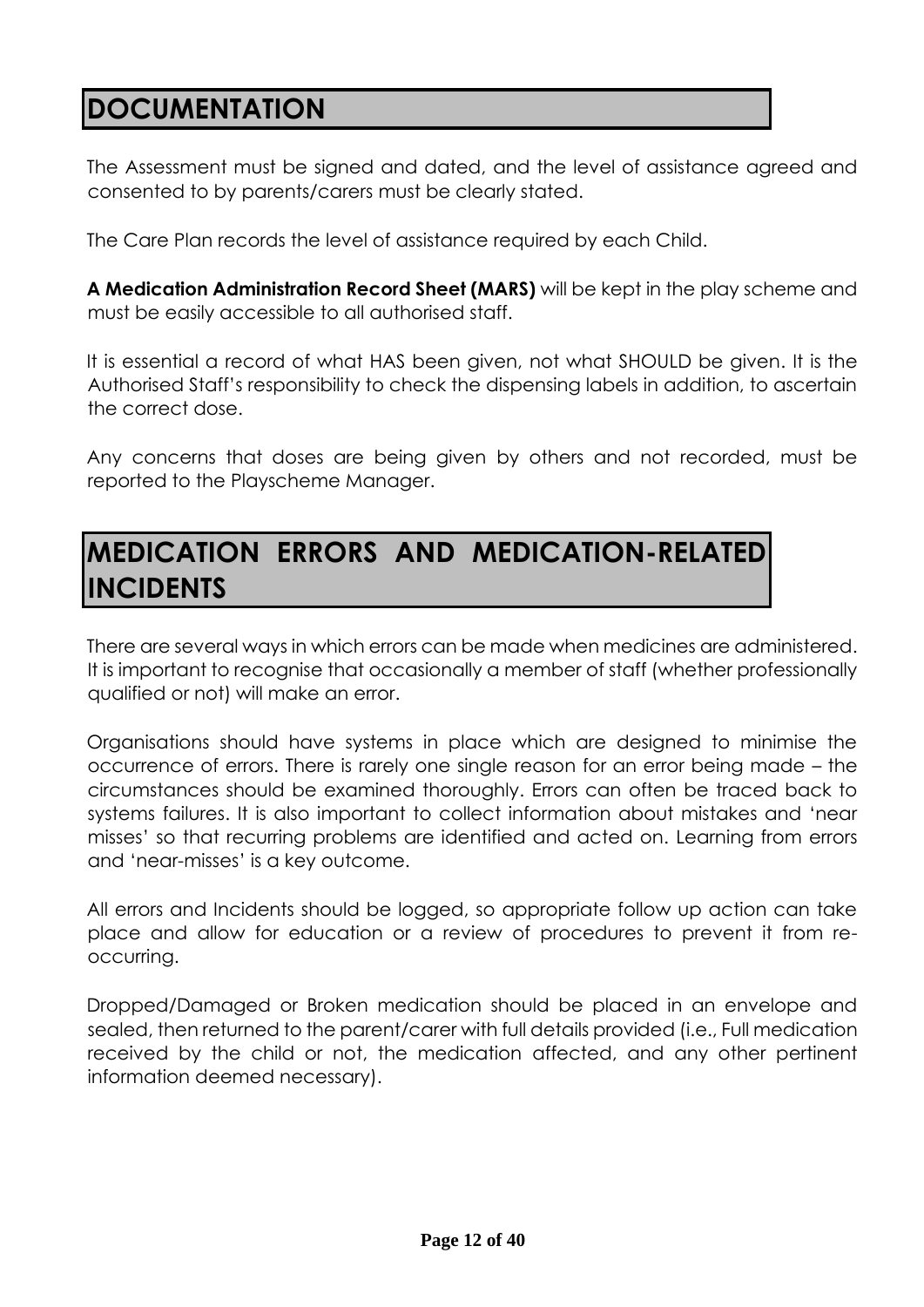# **RESPONSIBILITIES OF STAFF**

Some errors may appear trivial, but it is not easy or appropriate for Staff to judge the potential impact on a child. Therefore, all mistakes in assisting with medicines must be reported to the Playscheme Manager immediately (e.g., wrong dose, wrong medicine, wrong person or dose missed accidentally) so that appropriate action can be taken to avoid further harm to the child. This action will routinely involve immediately seeking advice from the Child's GP. The error should also be recorded on the Medication Administration Record Sheet and an Incident Reporting Form should be completed. All actions taken and advice received should be documented. If Staff suspect misuse or misappropriation of medicine (by a child, member of staff or relatives) this should be reported immediately to the Playscheme Manager and an Incident Form completed.

# **RESPONSIBILITIES OF THE MANAGEMENT COMMITTEE**

The Management Committee must be aware of their responsibility to report medication related incidents to the appropriate bodies, and also to take appropriate action if there is a possibility of criminal actions.

# **EMERGENCY PROCEDURES**

As part of general risk management processes LUPS should have arrangements in place for dealing with emergency situations. Other children should know what to do in the event of an emergency, such as telling a member of staff. All staff should know how to call the emergency services, although this will normally be conducted by a member of the

### Management Committee

Guidance on calling an ambulance is provided in Form 1. All staff should also know who is responsible for conducting emergency procedures in the event of need. A member of staff should always accompany a child taken to hospital by ambulance, and should stay until the parent arrives. Health professionals are responsible for any decisions on medical treatment when parents are not available.

Staff should never take children to hospital in their own car; it is safer to call an ambulance. In remote areas a school might wish to make arrangements with a local health professional for emergency cover. The national standards require early years settings to ensure that contingency arrangements are in place to cover such emergencies.

Individual health care plans should include instructions as to how to manage a child in an emergency, and identify who has the responsibility in an emergency, for example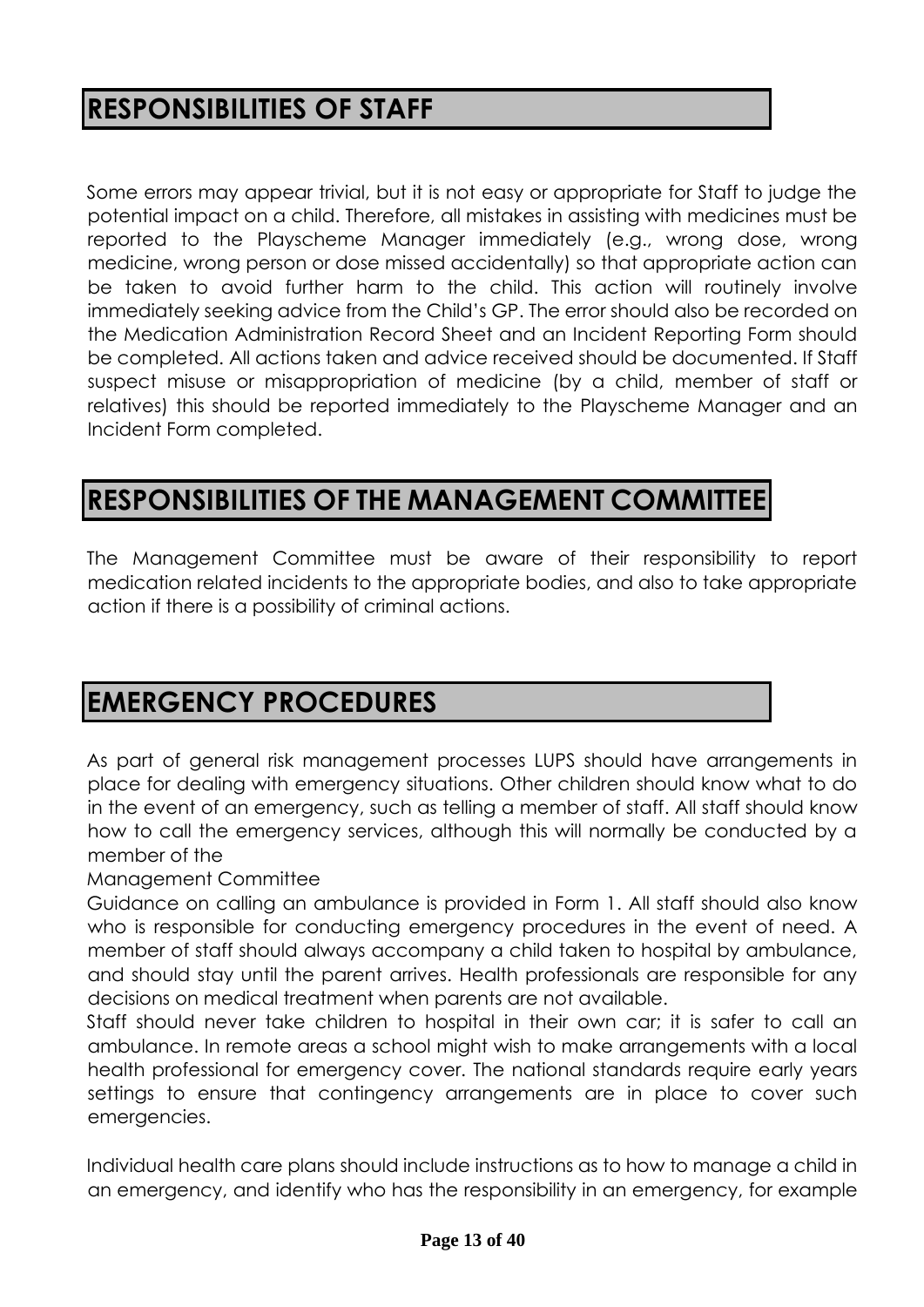the Role of a Trainee/Junior would be to alert the Senior in that area immediately who will then send someone to get the nurse and Senior Management.

# **INSPECTIONS**

During an inspection Ofsted will check that LUPS has adequate policies and procedures in place regarding the administration and storage of medicines. Regulations require that parents give their consent to medicines being given to their child and that the provider keeps written records.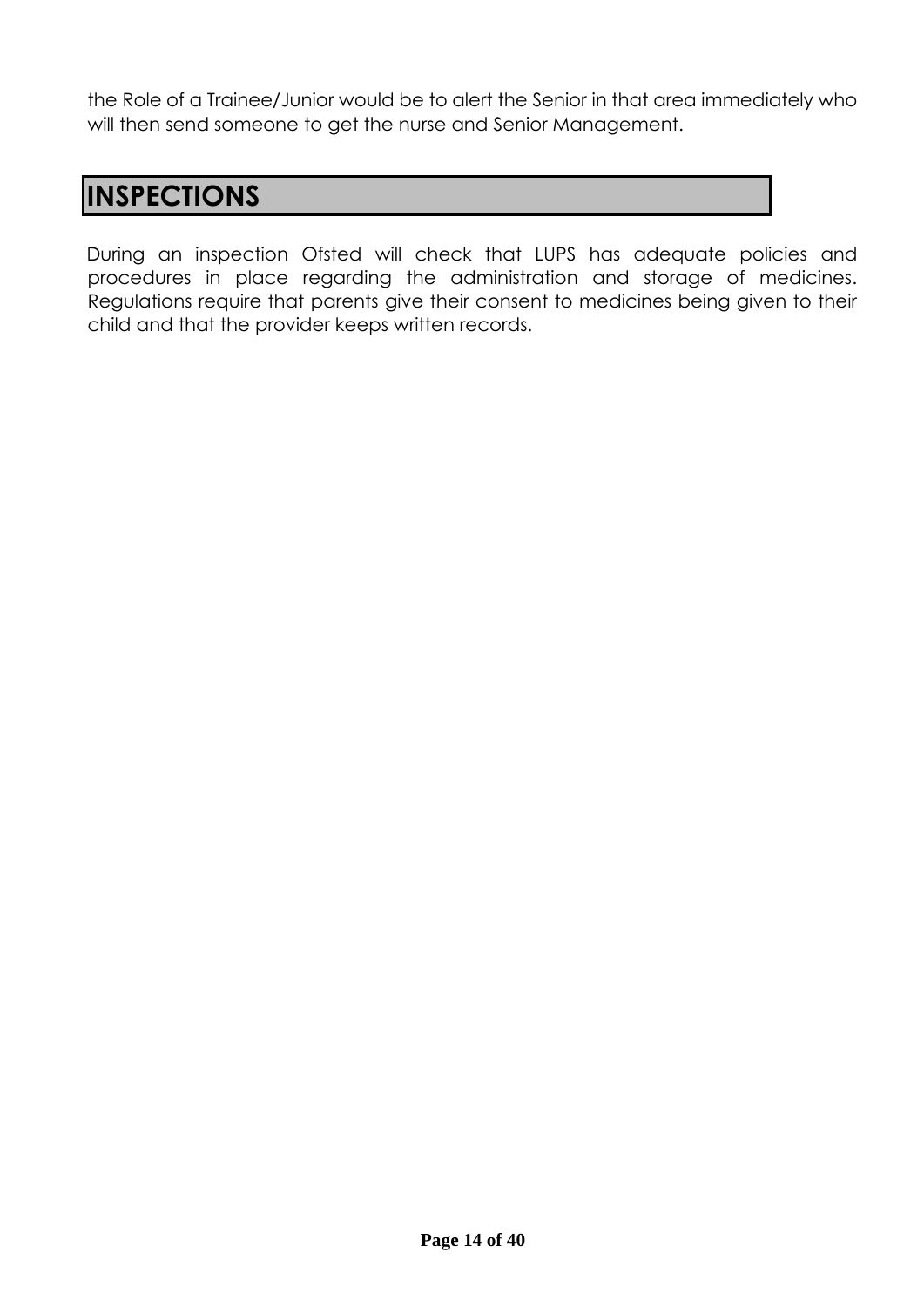Annex A to

LUPS Administration of

**Medication** 

Dated: 1 March 2022

The following is a list of Authorised Staff deemed competent to perform the duties of Administering Medication on LUPS:

**\_\_\_\_\_\_\_\_\_\_\_\_\_\_\_\_\_\_\_\_\_\_\_\_\_\_\_\_\_\_\_\_\_\_\_\_\_\_\_\_\_\_\_\_\_\_\_\_\_\_\_\_\_\_\_\_\_\_\_\_\_\_\_\_\_\_\_\_\_\_\_\_\_\_\_\_\_\_\_\_\_\_\_\_\_\_\_\_\_\_\_\_\_\_\_\_\_\_\_\_\_\_\_\_\_\_\_\_**

Vicky Ashton Playscheme Manager Matthew Lewis Deputy Playscheme Manager Alice MacDonald-Parry Nurse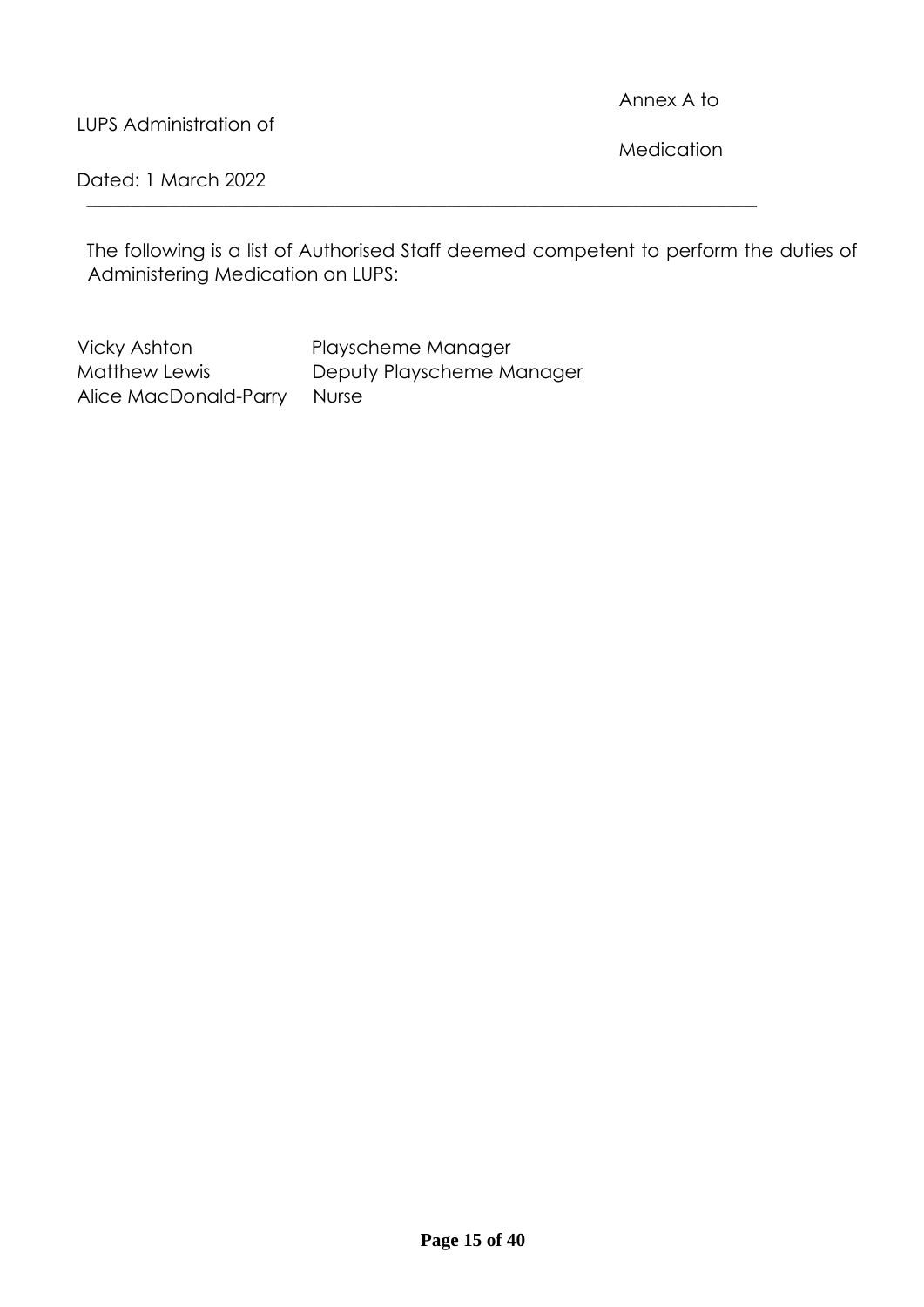Annex B to

LUPS Administration of

Medication

Dated: 1 March 2022

### **Medical Administration Records Sheet (MARS)**

**\_\_\_\_\_\_\_\_\_\_\_\_\_\_\_\_\_\_\_\_\_\_\_\_\_\_\_\_\_\_\_\_\_\_\_\_\_\_\_\_\_\_\_\_\_\_\_\_\_\_\_\_\_\_\_\_\_\_\_\_\_\_\_\_\_\_\_\_\_\_\_\_\_\_\_\_\_\_\_\_\_\_\_\_\_\_\_\_\_\_\_\_\_\_\_\_\_\_\_\_\_\_\_\_\_\_\_\_**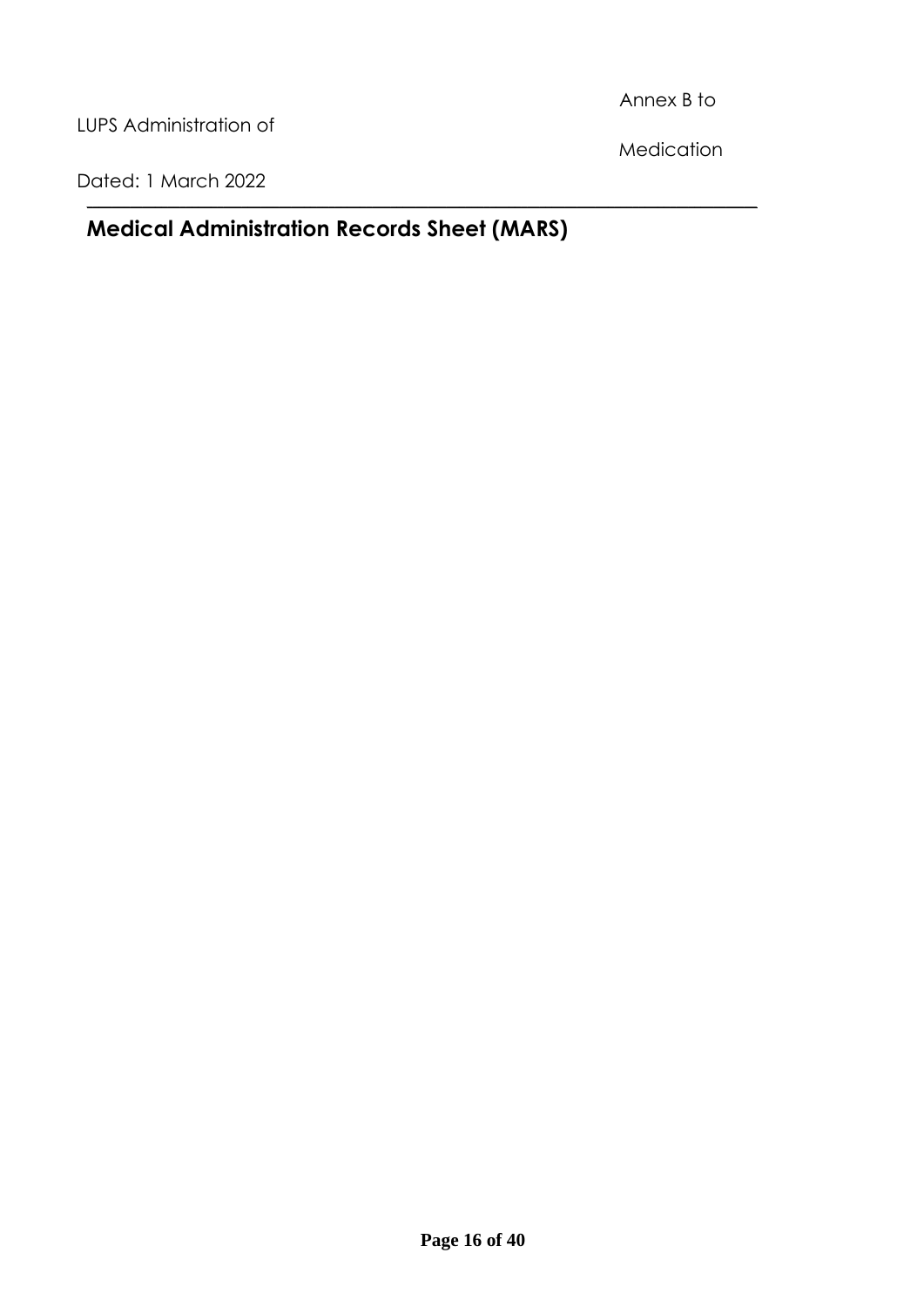| <b>NAME:</b> | DoB: | <b>KNOWN ALLERGIES:</b> |
|--------------|------|-------------------------|
|              |      |                         |

| <b>Medication Details</b> |           | <b>Time</b> | <b>Dose</b> | <b>Date</b><br>Mon | <b>Date</b><br><b>Tue</b> | <b>Date</b><br>Wed | <b>Date</b><br><b>Thu</b> | <b>Date</b><br>Fri |
|---------------------------|-----------|-------------|-------------|--------------------|---------------------------|--------------------|---------------------------|--------------------|
|                           |           |             |             |                    |                           |                    |                           |                    |
| Route                     | Signature |             |             |                    |                           |                    |                           |                    |
| Route                     | Signature |             |             |                    |                           |                    |                           |                    |
|                           |           |             |             |                    |                           |                    |                           |                    |
| Route                     | Signature |             |             |                    |                           |                    |                           |                    |
|                           |           |             |             |                    |                           |                    |                           |                    |
| Route                     | Signature |             |             |                    |                           |                    |                           |                    |
|                           |           |             |             |                    |                           |                    |                           |                    |
| Route                     | Signature |             |             |                    |                           |                    |                           |                    |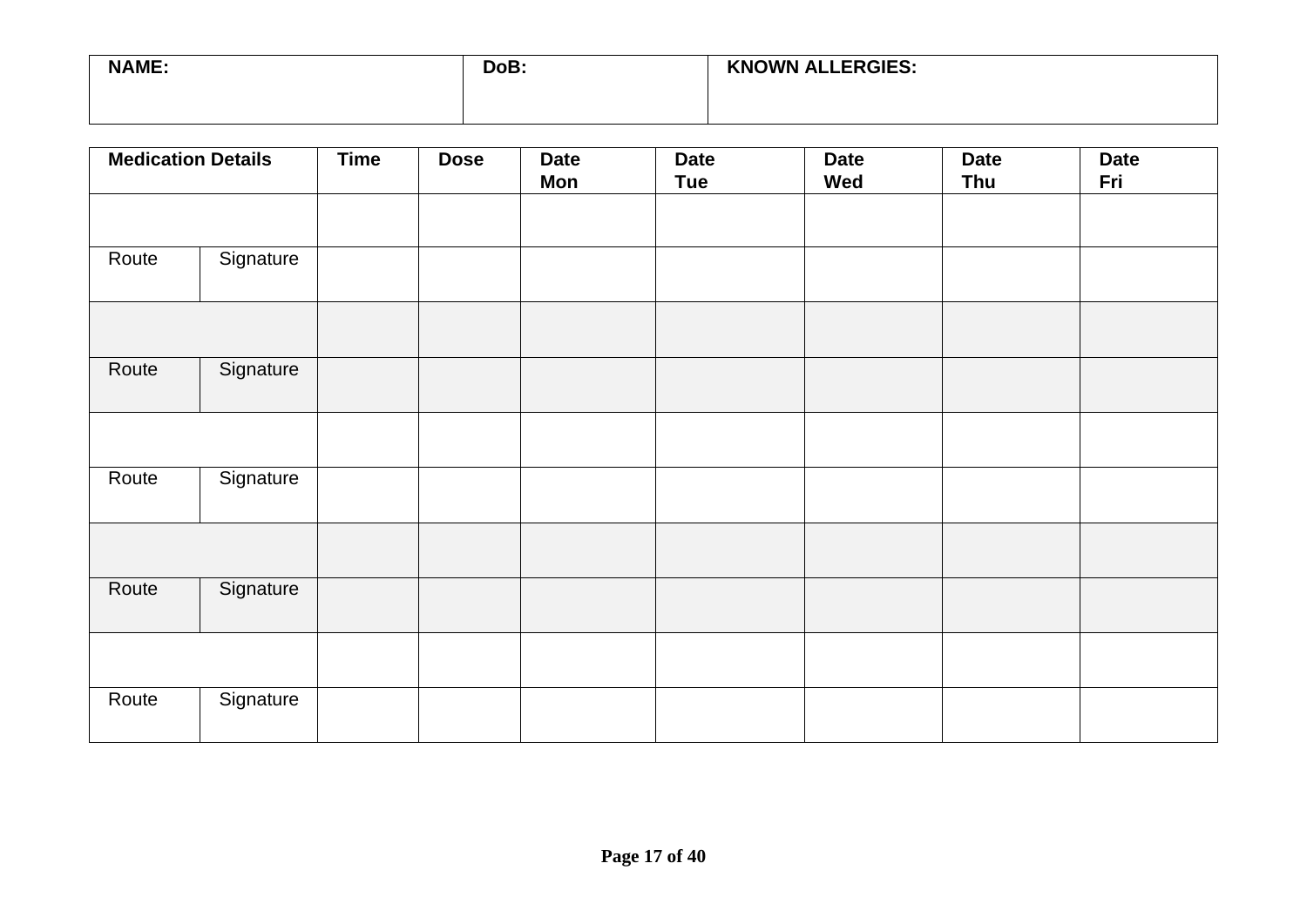Annex C to LUPS Administration of Medication Dated: 1 March 2022

### **ASTHMA**

### **What is Asthma?**

Asthma is common and appears to be increasingly prevalent in children and young people. One in ten children have asthma in the UK.

**\_\_\_\_\_\_\_\_\_\_\_\_\_\_\_\_\_\_\_\_\_\_\_\_\_\_\_\_\_\_\_\_\_\_\_\_\_\_\_\_\_\_\_\_\_\_\_\_\_\_\_\_\_\_\_\_\_\_\_\_\_\_\_\_\_\_\_\_\_\_\_\_\_\_\_\_\_\_\_\_\_\_\_\_\_\_\_\_\_\_\_\_\_\_\_\_\_\_\_\_\_\_\_\_\_\_\_\_**

The most common symptoms of asthma are coughing, wheezing or whistling noise in the chest, tight feelings in the chest or getting short of breath. Younger children may verbalise this by saying that their tummy hurts or that it feels like someone is sitting on their chest. Not everyone will get all these symptoms, and some children may only get symptoms from time to time.

However, in early years settings staff may not be able to rely on younger children being able to identify or verbalise when their symptoms are getting worse, or what medicines they should take and when. It is therefore imperative that early year's staff, who have younger children in their classes, know how to identify when symptoms are getting worse and what to do for children with asthma when this happens. This should be supported by written asthma plans, asthma school cards provided by parents, and regular training and support for staff. Children with significant asthma should have an individual health care plan.

### **Medicine and Control**

There are two main types of medicines used to treat asthma, relievers and preventers. Usually, a child will only need a reliever during the play scheme day.

Relievers (blue inhalers) are medicines taken immediately to relieve asthma symptoms and are taken during an asthma attack. They are sometimes taken 29 before exercise.

Whilst Preventers (brown, red, orange inhalers, sometimes tablets) are usually used out of play scheme hours.

Children with asthma need to have immediate access to their reliever inhalers when they need them. Inhaler devices usually deliver asthma medicines. A spacer device is used with most inhalers, and the child may need some help to do this. It is good practice to support children with asthma to take charge of and use their inhaler from an early age, and many do.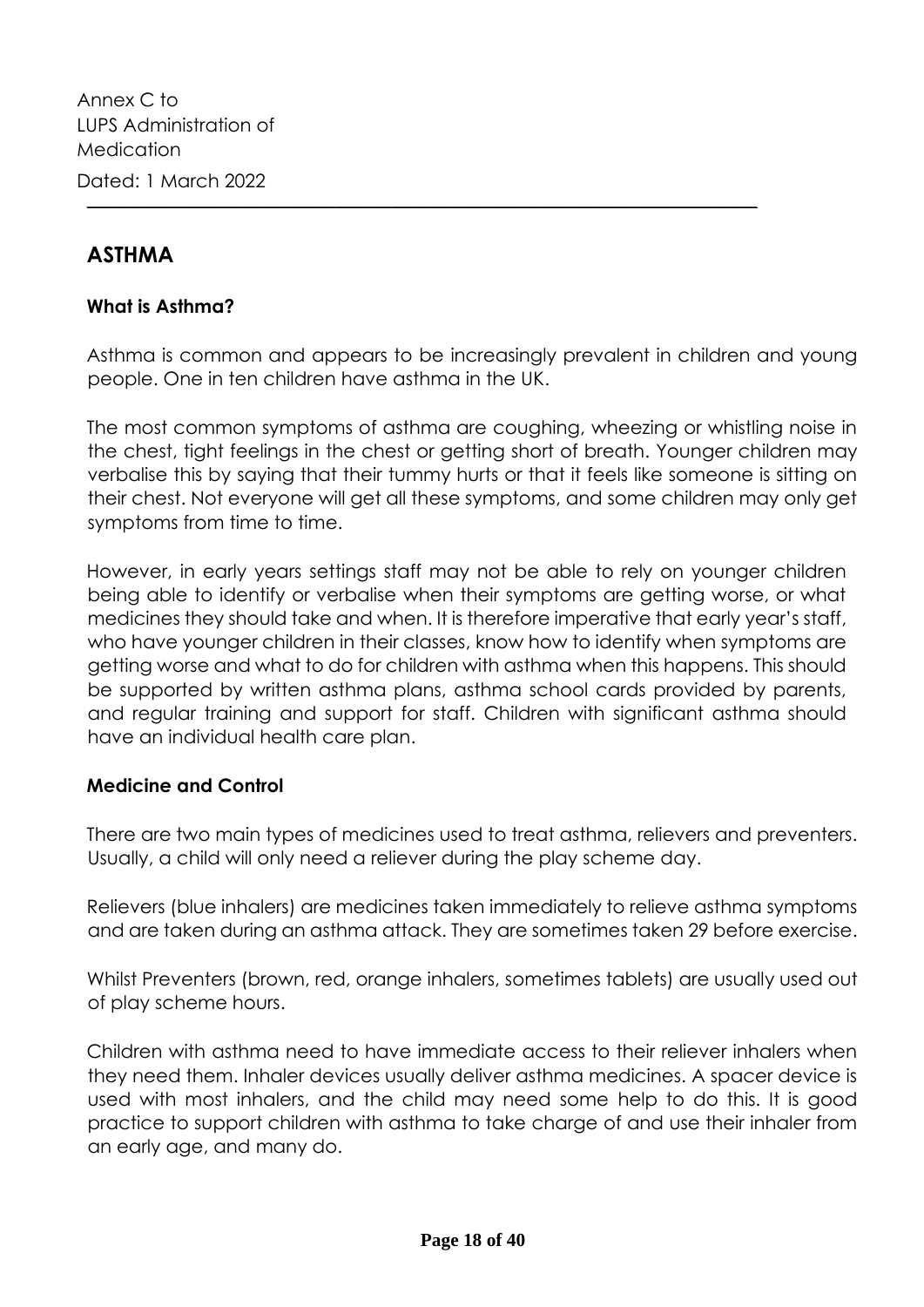Children who are able to use their inhalers themselves should be allowed to carry them with them. If the child is too young or immature to take personal responsibility for their inhaler, staff should make sure that it is stored in a safe but readily accessible place, and clearly marked with the child's name. Inhalers should always be available during physical and sports activities.

For a child with severe asthma, the health care professional may prescribe a spare inhaler to be kept at play scheme.

The signs of an asthma attack include:

- coughing
- being short of breath
- wheezy breathing
- feeling of tight chest
- being unusually quiet

When a child has an attack, they should be treated according to their individual health care plan or asthma card as previously agreed. An ambulance should be called if:

- the symptoms do not improve sufficiently in 5-10 minutes
- the child is too breathless to speak
- the child is becoming exhausted
- the child looks blue

It is important to agree with parents of children with asthma how to recognise when their child's asthma gets worse and what action will be taken. An Asthma School Card (available from Asthma UK) is a useful way to store written information about the child's asthma and should include details about asthma medicines, triggers, individual symptoms and emergency contact numbers for the parent and the child's doctor.

A child should have a regular asthma review with their GP or other relevant healthcare professional. Parents should arrange the review and make sure that a copy of their child's management plan is available to the play scheme. Children should have a reliever inhaler with them when they are in play scheme.

Children with asthma should participate in all aspects of the play scheme 'day' including physical activities. They need to take their reliever inhaler with them on all off-site activities. Physical activity benefits children with asthma in the same way as other children. Swimming is particularly beneficial, although endurance work should be avoided. Some children may need to take their reliever asthma medicines before any physical exertion.

Warm-up activities are essential before any sudden activity especially in cold weather. Particular care may be necessary in cold or wet weather.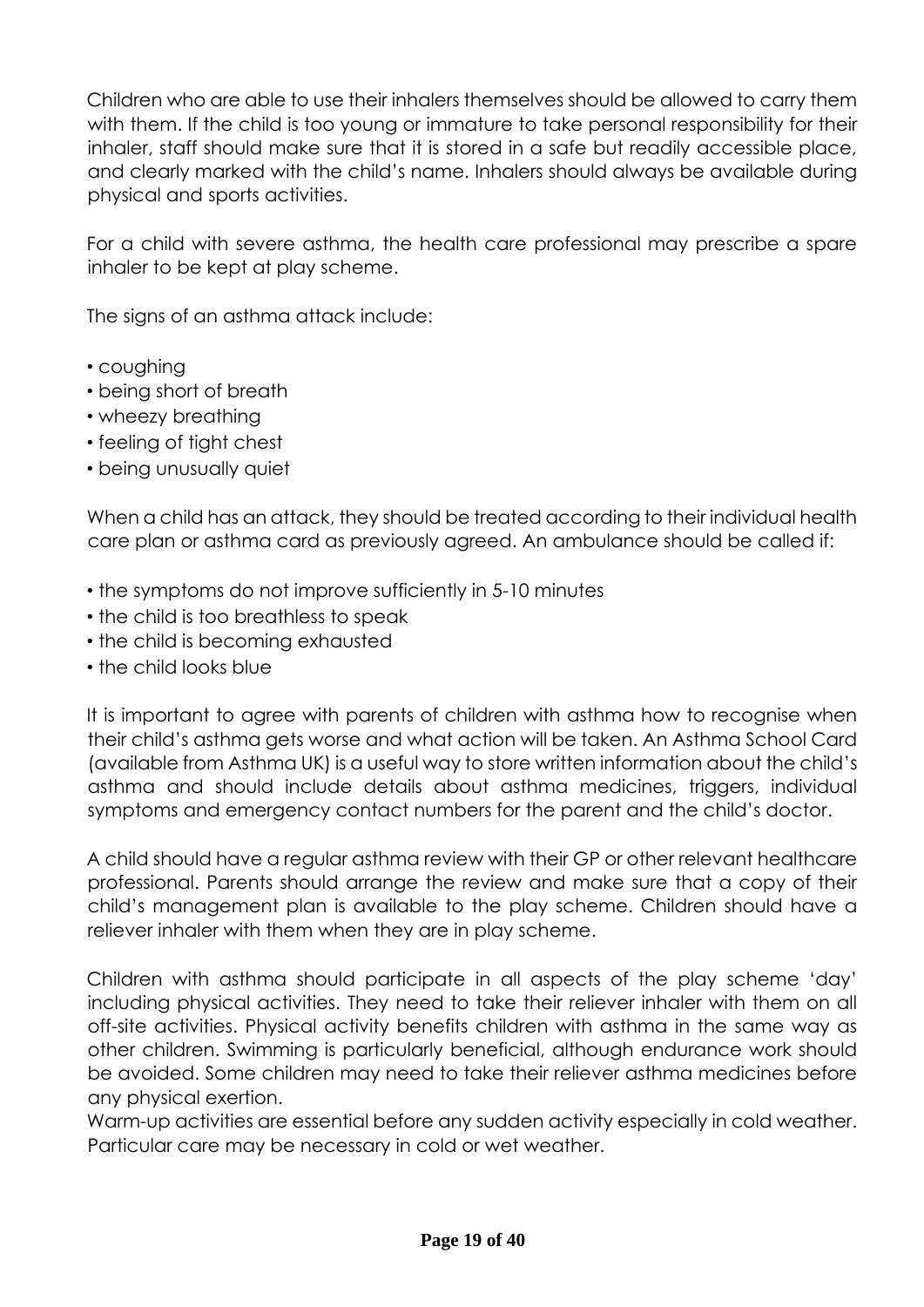Reluctance to participate in physical activities should be discussed with parents, staff and the child. However, children with asthma should not be forced to take part if they feel unwell. Children should be encouraged to recognise when their symptoms inhibit their ability to participate.

Children with asthma may not attend on some days due to their condition and may also at times have some sleep disturbances due to night symptoms. This may affect their concentration. Such issues should be discussed with the child's parents or attendance officers as appropriate.

LUPS environment should be asthma friendly, by removing as many potential triggers for children with asthma as possible.

All staff should have training or be provided with information about asthma once a year. This should support them to feel confident about recognising worsening symptoms of asthma, knowing about asthma medicines and their delivery and what to do if a child has an asthma attack.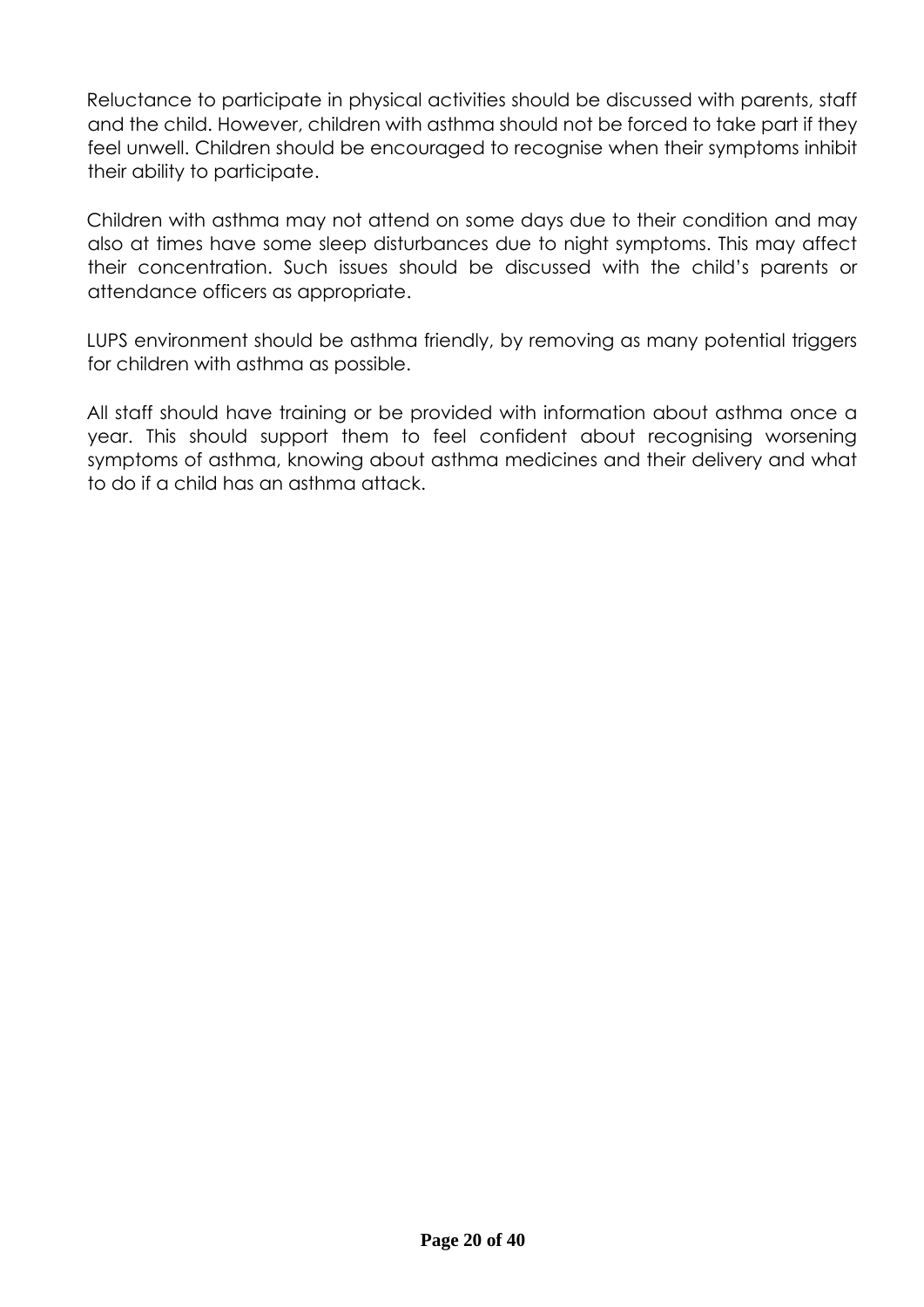Dated: 1 March 2022

### **EPILEPSY**

### **What is Epilepsy?**

Epilepsy have repeated seizures that start in the brain. An epileptic seizure, sometimes called a fit, turn or blackout can happen to anyone at any time. Seizures can happen for many reasons. At least one in 200 children have epilepsy and around 80 per cent of them attend mainstream school. Most children with diagnosed epilepsy never have a seizure during the school day. Epilepsy is a very individual condition.

**\_\_\_\_\_\_\_\_\_\_\_\_\_\_\_\_\_\_\_\_\_\_\_\_\_\_\_\_\_\_\_\_\_\_\_\_\_\_\_\_\_\_\_\_\_\_\_\_\_\_\_\_\_\_\_\_\_\_\_\_\_\_\_\_\_\_\_\_\_\_\_\_\_\_\_\_\_\_\_\_\_\_\_\_\_\_\_\_\_\_\_\_\_\_\_\_\_\_\_\_\_\_\_\_\_\_\_\_**

Seizures can take many different forms and a wide range of terms may be used to describe the particular seizure pattern that individual children experience. Parents and health care professionals should provide information to schools, to be incorporated into the individual health care plan, setting out the particular pattern of an individual child's epilepsy. If a child does experience a seizure in a school or setting, details should be recorded and communicated to parents including:

- Any factors which might possibly have acted as a trigger to the seizure e.g. visual/auditory stimulation, emotion (anxiety, upset)
- Any unusual "feelings" reported by the child prior to the seizure parts of the body demonstrating seizure activity e.g., limbs or facial muscles
- The timing of the seizure when it happened and how long it lasted.
- Whether the child lost consciousness
- Whether the child was incontinent

This will help parents to give more accurate information on seizures and seizure frequency to the child's specialist.

What the child experiences depends on whether all or which part of the brain is affected. Not all seizures involve loss of consciousness. When only a part of the brain is affected, a child will remain conscious with symptoms ranging from the twitching or jerking of a limb to experiencing strange tastes or sensations such as pins and needles. Where consciousness is affected; a child may appear confused, wander around and be unaware of their surroundings. They could also behave in unusual ways such as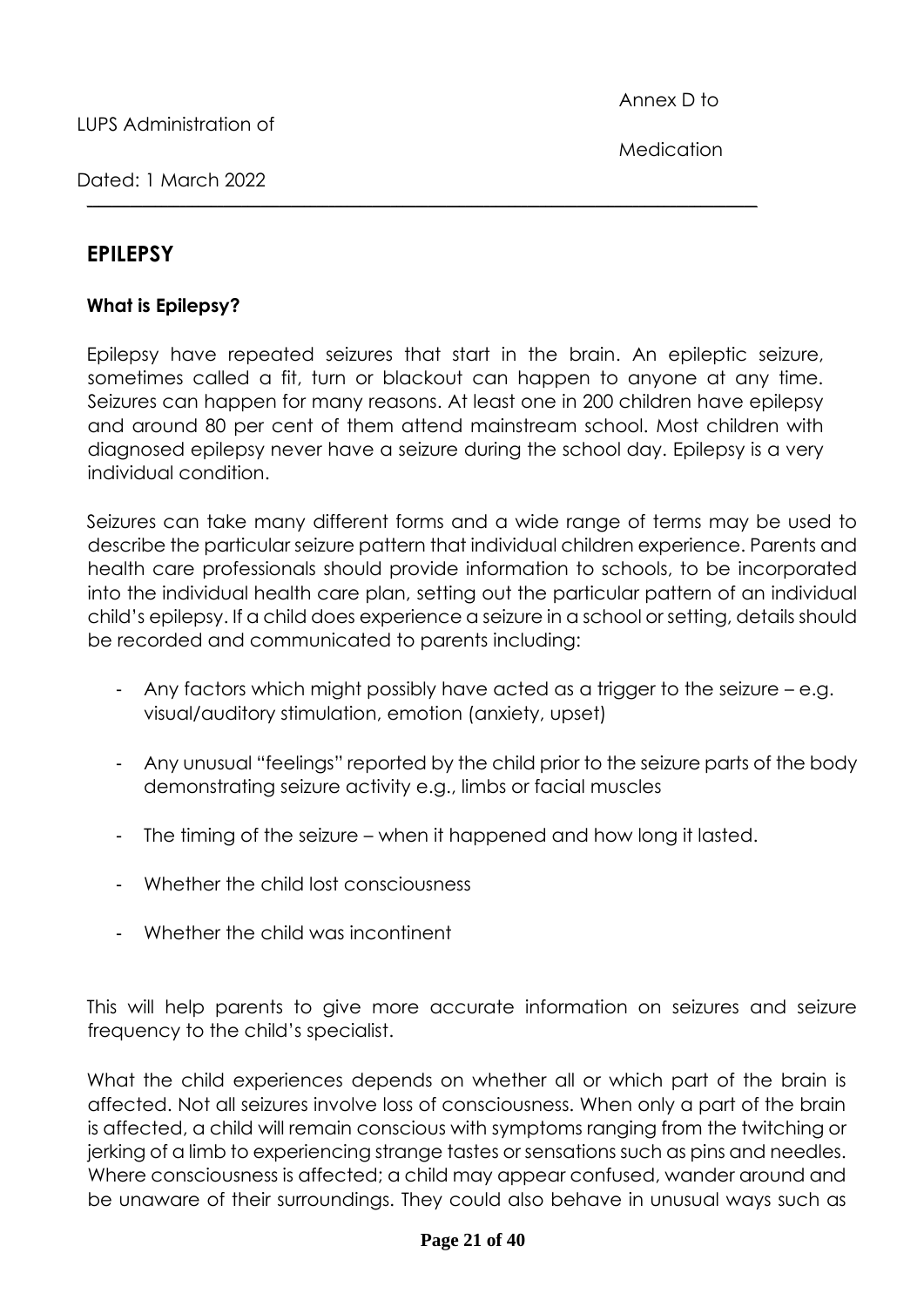plucking at clothes, fiddling with objects or making mumbling sounds and chewing movements. They may not respond if spoken to. Afterwards, they may have little or no memory of the seizure.

In some cases, such seizures go on to affect all of the brain and the child loses consciousness. Such seizures might start with the child crying out, then the muscles becoming stiff and rigid. The child may fall down. Then there are jerking movements as muscles relax and tighten rhythmically. During a seizure breathing may become difficult and the child's colour may change to a pale blue or grey colour around the mouth. Some children may bite their tongue or cheek and may wet themselves.

After a seizure, a child may feel tired, be confused, have a headache and need time to rest or sleep. Recovery times vary. Some children feel better after a few minutes while others may need to sleep for several hours.

Another type of seizure affecting all of the brain involves a loss of consciousness for a few seconds. A child may appear 'blank' or 'staring,' sometimes with fluttering of the eyelids. Such absence seizures can be so subtle that they may go unnoticed. They might be mistaken for daydreaming or not paying attention in class. If such seizures happen frequently, they could be a cause of deteriorating academic performance.

### **Medicine and Control**

Most children with epilepsy take anti-epileptic medicines to stop or reduce their seizures. Regular medicine should not need to be given during playscheme hours.

Triggers such as anxiety, stress, tiredness or being unwell may increase a child's chance of having a seizure. Flashing or flickering lights and some geometric shapes or patterns can also trigger seizures. This is called photosensitivity. It is very rare. Most children with epilepsy can use computers and watch television without any problem.

Children with epilepsy should be included in all activities. Extra care may be needed in some areas such as swimming or working in science laboratories. Concerns about safety should be discussed with the child and parents as part of the health care plan. During a seizure it is important to make sure the child is in a safe position, not to restrict a child's movements and to allow the seizure to take its course. In a convulsive seizure putting something soft under the child's head will help to protect it. Nothing should be placed in their mouth. After a convulsive seizure has stopped, the child should be placed in the recovery position and stayed with, until they are fully recovered.

An ambulance should be called during a convulsive seizure if:

- It is the child's first seizure
- the child has injured themselves badly
- They have problems breathing after a seizure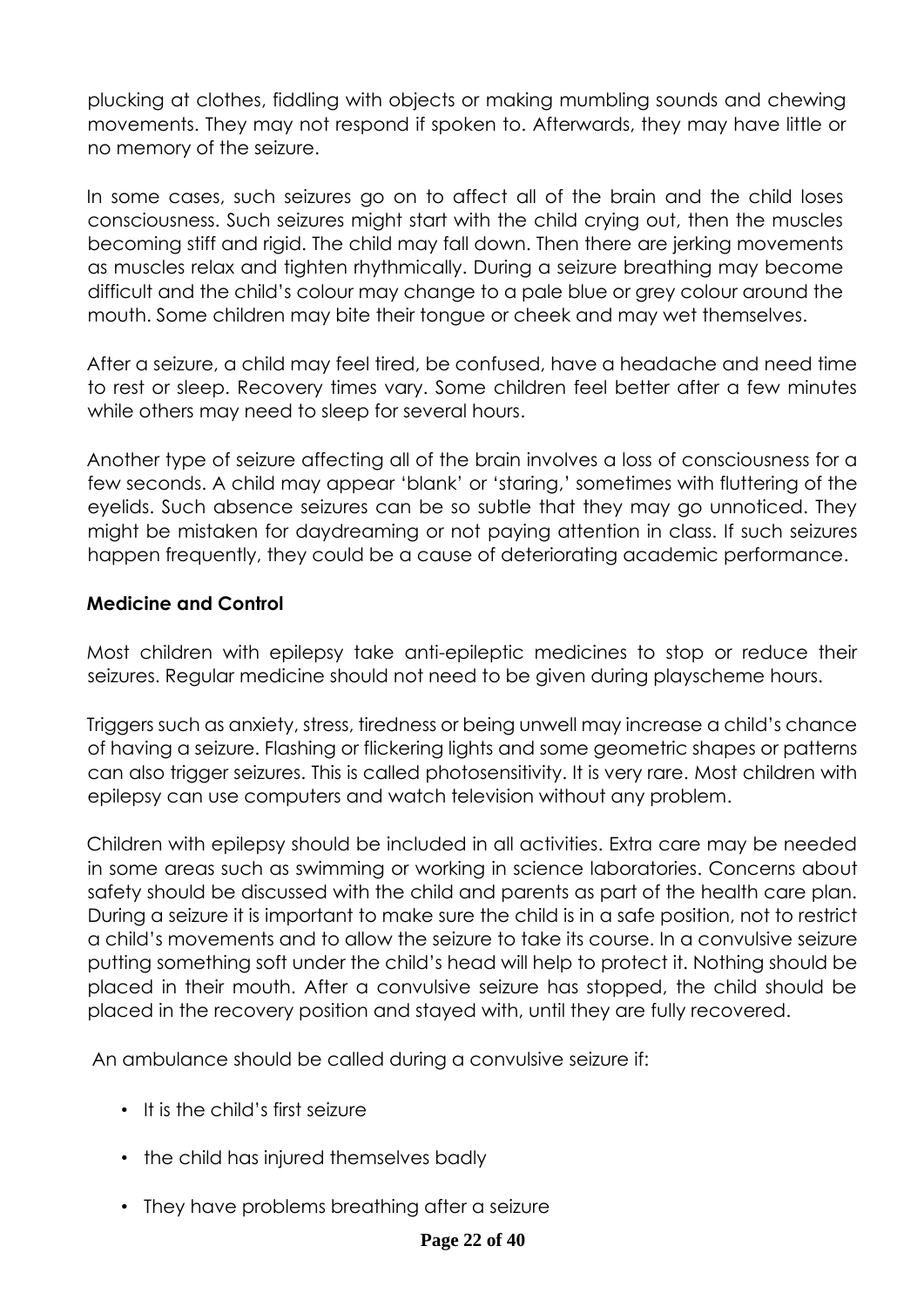- A seizure lasts longer than the period set out in the child's health care plan
- A seizure lasts for five minutes if you do not know how long they usually last for that child
- There are repeated seizures, unless this is usual for the child as set out in the child's health care plan

Such information should be an integral part of the school or setting's emergency procedures as discussed at the Emergency Procedure paragraphs in the main policy but also relate specifically to the child's individual health care plan. The health care plan should clearly identify the type or types of seizures, including seizure descriptions, possible triggers and whether emergency intervention may be required.

Most seizures last for a few seconds or minutes and stop of their own accord. Some children who have longer seizures may be prescribed diazepam for rectal administration. This is an effective emergency treatment for prolonged seizures. The epilepsy nurse or a paediatrician should provide guidance as to when to administer it and why.

Training in the administration of rectal diazepam is needed and will be available from local health services. Staying with the child afterwards is important as diazepam may cause drowsiness. Where it is considered clinically appropriate, a liquid solution midazolam, given into the mouth or intra-nasally, may be prescribed as an alternative to rectal Diazepam. Instructions for use must come from the prescribing doctor. For more information on administration of rectal diazepam, see Form 9.

Children and young people requiring rectal diazepam will vary in age, background and ethnicity, and will have differing levels of need, ability and communication skills. If arrangements can be made for two adults, at least one of the same genders as the child, to be present for such treatment, this minimises the potential for accusations of abuse. Two adults can also often ease practical administration of treatment. Staff should protect the dignity of the child as far as possible, even in emergencies. The criteria under the national standards for under 8s day care requires the registered person to ensure the privacy of children when intimate care is being provided.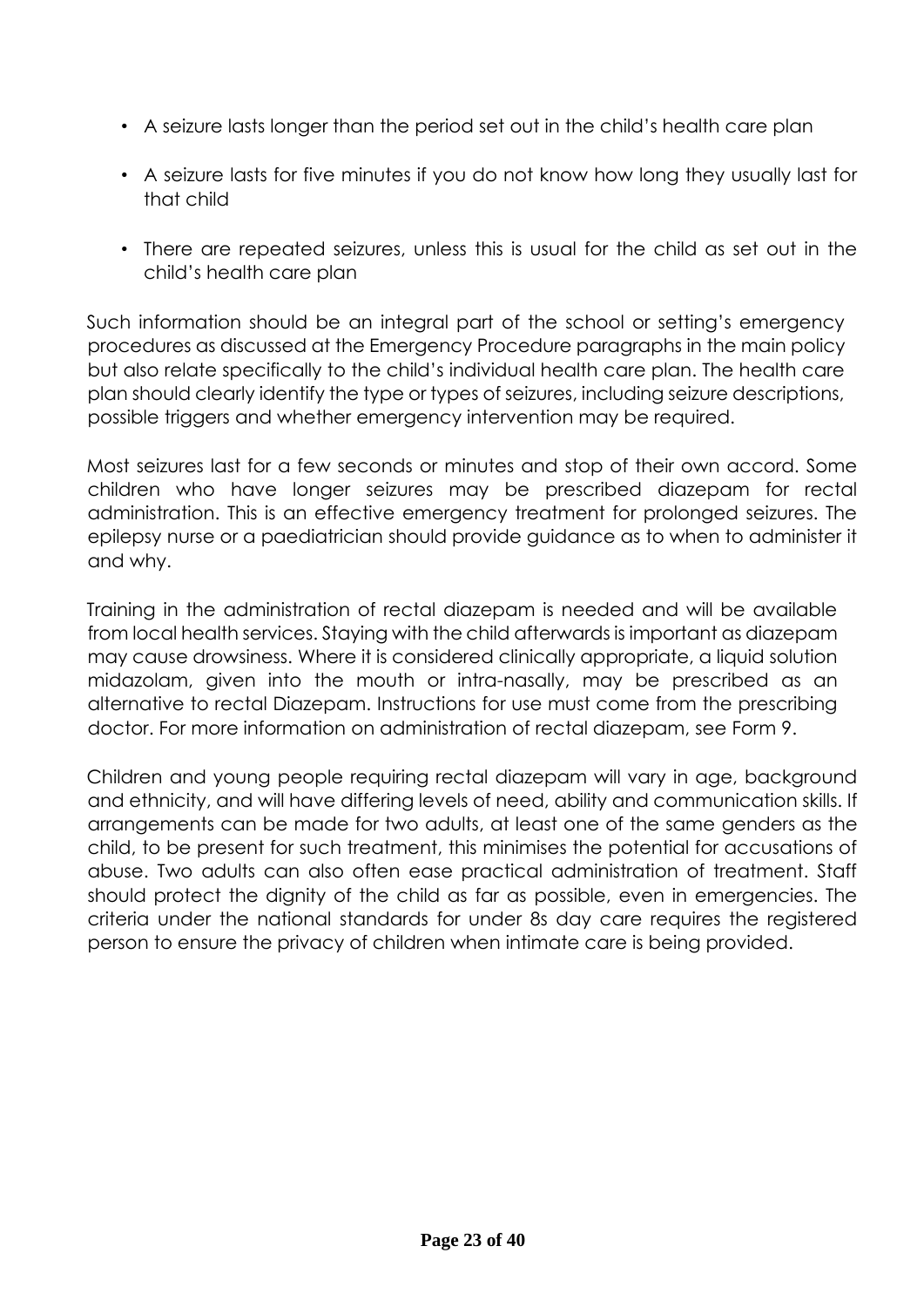Dated: 1 March 2022

### **DIABETES**

### **What is Diabetes?**

Diabetes is a condition where the level of glucose in the blood rises. This is either due to the lack of insulin (Type 1 diabetes) or because there is insufficient insulin for the child's needs, or the insulin is not working properly (Type 2 diabetes).

**\_\_\_\_\_\_\_\_\_\_\_\_\_\_\_\_\_\_\_\_\_\_\_\_\_\_\_\_\_\_\_\_\_\_\_\_\_\_\_\_\_\_\_\_\_\_\_\_\_\_\_\_\_\_\_\_\_\_\_\_\_\_\_\_\_\_\_\_\_\_\_\_\_\_\_\_\_\_\_\_\_\_\_\_\_\_\_\_\_\_\_\_\_\_\_\_\_\_\_\_\_\_\_\_\_\_\_\_**

About one in 550 school-age children have diabetes. The majority of children have Type 1 diabetes. They normally need to have daily insulin injections, to monitor their blood glucose level and to eat regularly according to their personal dietary plan. Children with Type 2

diabetes is usually treated by diet and exercise alone.

Each child may experience different symptoms, and this should be discussed when drawing up the health care plan. Greater than usual need to go to the toilet or to drink, tiredness and weight loss may indicate poor diabetic control, and staff will naturally wish to draw any such signs to the parents' attention.

### **Medicine and Control**

The diabetes of the majority of children is controlled by injections of insulin each day. Most younger children will be on a twice a day insulin regime of a longer acting insulin and it is unlikely that these will need to be given during play scheme hours, although for those who do it may be necessary for an adult to administer the injection. Older children may be on multiple injections and others may be controlled on an insulin pump. Most children can manage their own injections, but if doses are required at school supervision may be required, and also a suitable, private place to carry it out.

Increasingly, older children are taught to count their carbohydrate intake and adjust their insulin accordingly. This means that they have a daily dose of long-acting insulin at home, usually at bedtime, and then insulin with breakfast, lunch and the evening meal, and before substantial snacks. The child is taught how much insulin to give with each meal, depending on the amount of carbohydrate eaten. They may or may not need to test blood sugar prior to the meal and to decide how much insulin to give. Diabetic specialists

would only implement this type of regime when they were confident that the child was competent. The child is then responsible for the injections and the regime would be set out in the individual health care plan.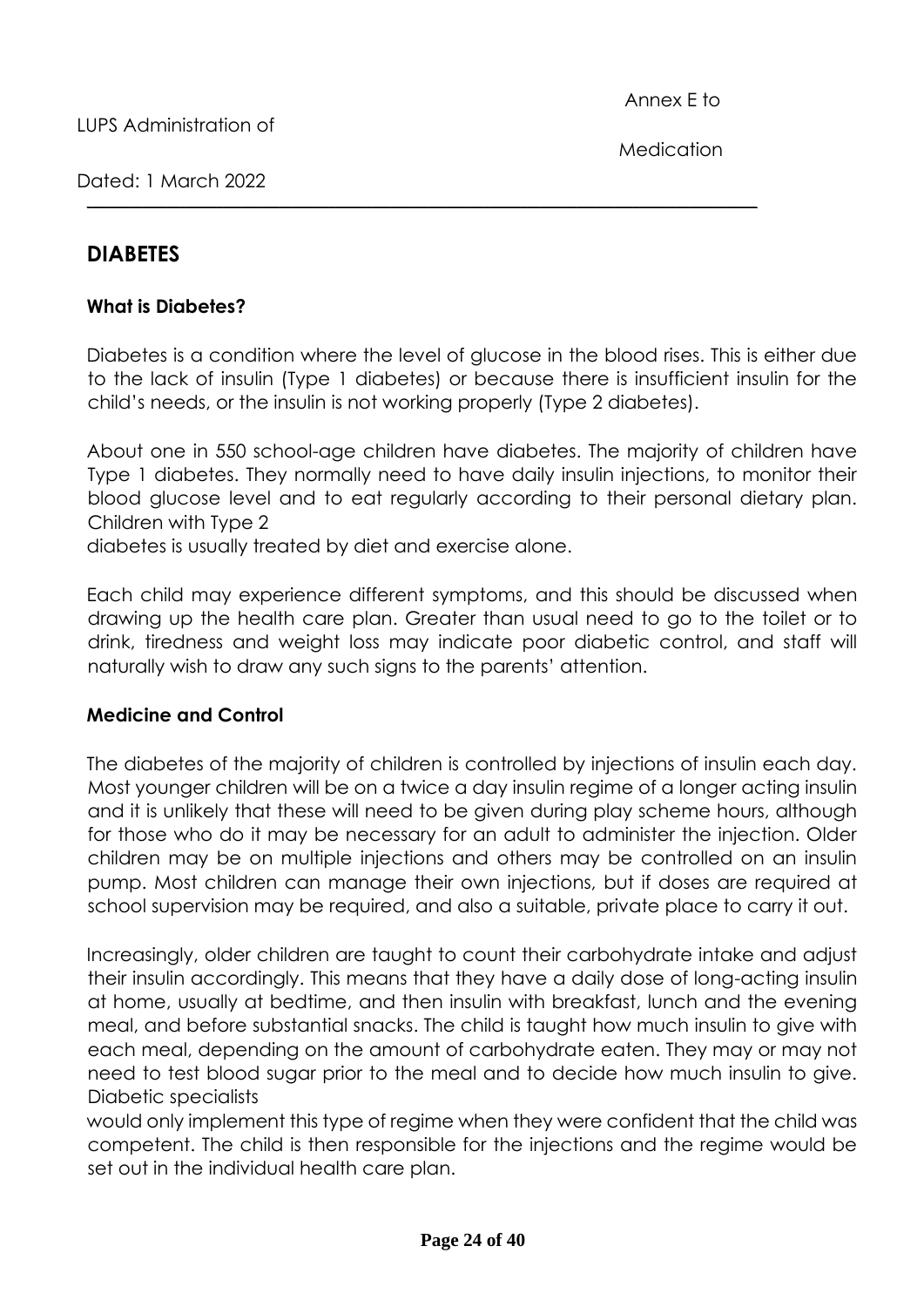Children with diabetes need to ensure that their blood glucose levels remain stable and may check their levels by taking a small sample of blood and using a small monitor at regular intervals. They may need to do this during the play scheme lunch break, before physical exercise or more regularly if their insulin needs adjusting. Most older children will be able to do this themselves and will simply need a suitable place to do so. However younger children may need adult supervision to carry out the test and/or interpret test results.

When staff agree to administer blood glucose tests or insulin injections, they should be trained by an appropriate health professional.

Children with diabetes need to be allowed to eat regularly during the day. This may include eating snacks during class-time or prior to exercise. LUPS may need to make special arrangements for a child with diabetes if the play scheme has staggered lunchtimes. If a meal or snack is missed, or after strenuous activity, the child may experience a hypoglycaemic episode (a hypo) during which blood glucose level fall too low. Staff in charge of physical exercise or other physical activity sessions should be aware of the need for children with diabetes to have glucose tablets or a sugary drink to hand.

Staff should be aware that the following symptoms, either individually or combined, may be indicators of low blood sugar - a **hypoglycaemic reaction** (hypo) in a child with diabetes:

- hunger
- sweating
- drowsiness
- pallor
- glazed eyes
- shaking or trembling
- lack of concentration
- irritability
- headache
- mood changes, especially angry or aggressive behaviour

Each child may experience different symptoms, and this should be discussed when drawing up a health care plan.

If a child has a hypo, it is especially important that the child is not left alone and that a fast-acting sugar, such as glucose tablets, a glucose rich gel, or a sugary drink is brought to the child and given immediately. Slower acting starchy food, such as a sandwich or two biscuits and a glass of milk, should be given once the child has recovered, some 10-15 minutes later.

An ambulance should be called if:

• the child's recovery takes longer than 10-15minutes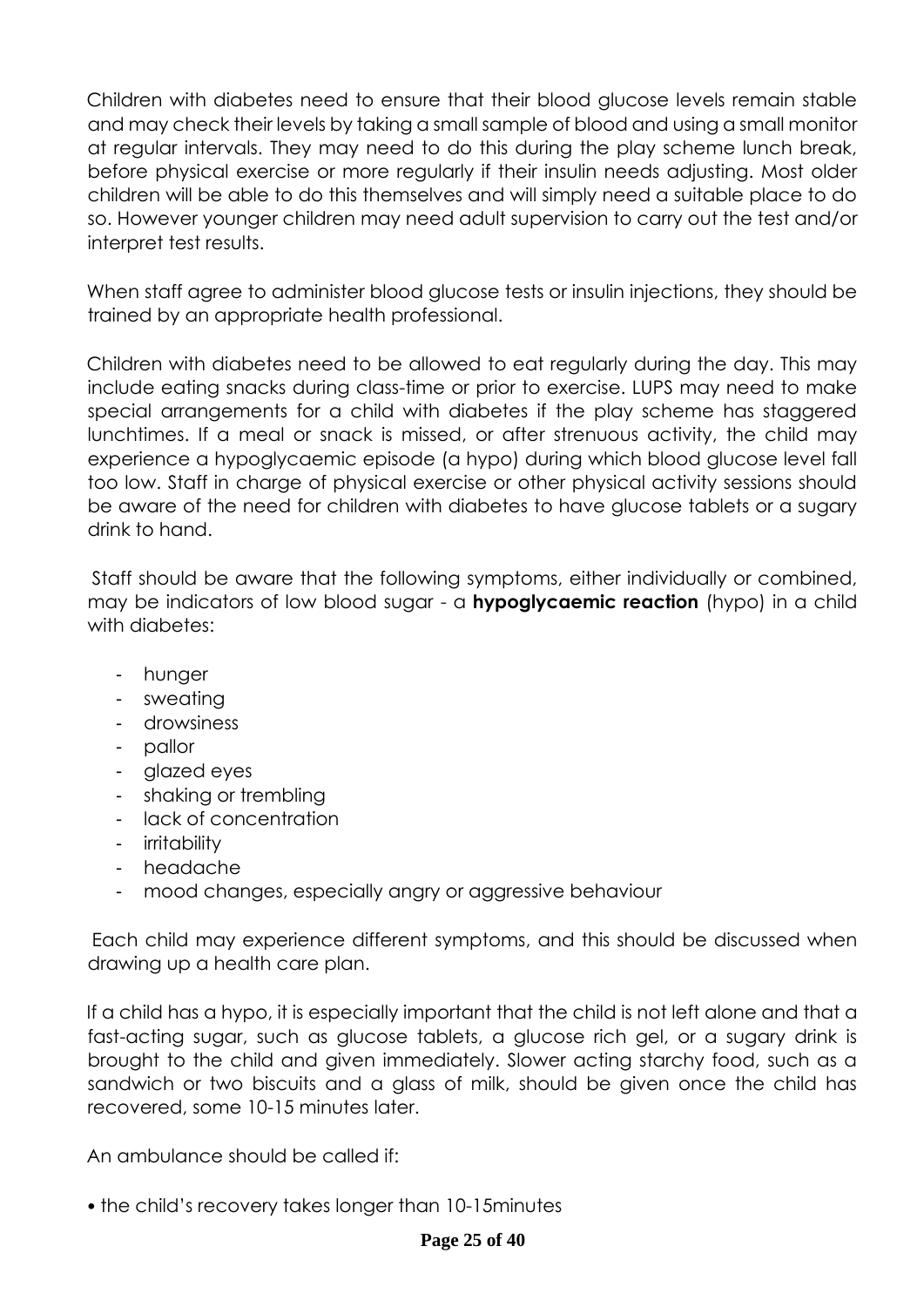### • the child becomes unconscious

Some children may experience **hyperglycaemia** (high glucose level) and have a greater than usual need to go to the toilet or to drink. Tiredness and weight loss may indicate poor diabetic control, and staff will naturally wish to draw any such signs to the parents' attention. If the child is unwell, vomiting or has diarrhoea this can lead to dehydration. If the child is giving off a smell of pear drops or acetone this may be a sign of ketosis and dehydration and the child will need urgent medical attention.

Such information should be an integral part of the LUPS emergency procedures as discussed at the emergency procedure paragraphs in the main policy but also relate specifically to the child's individual health care plan.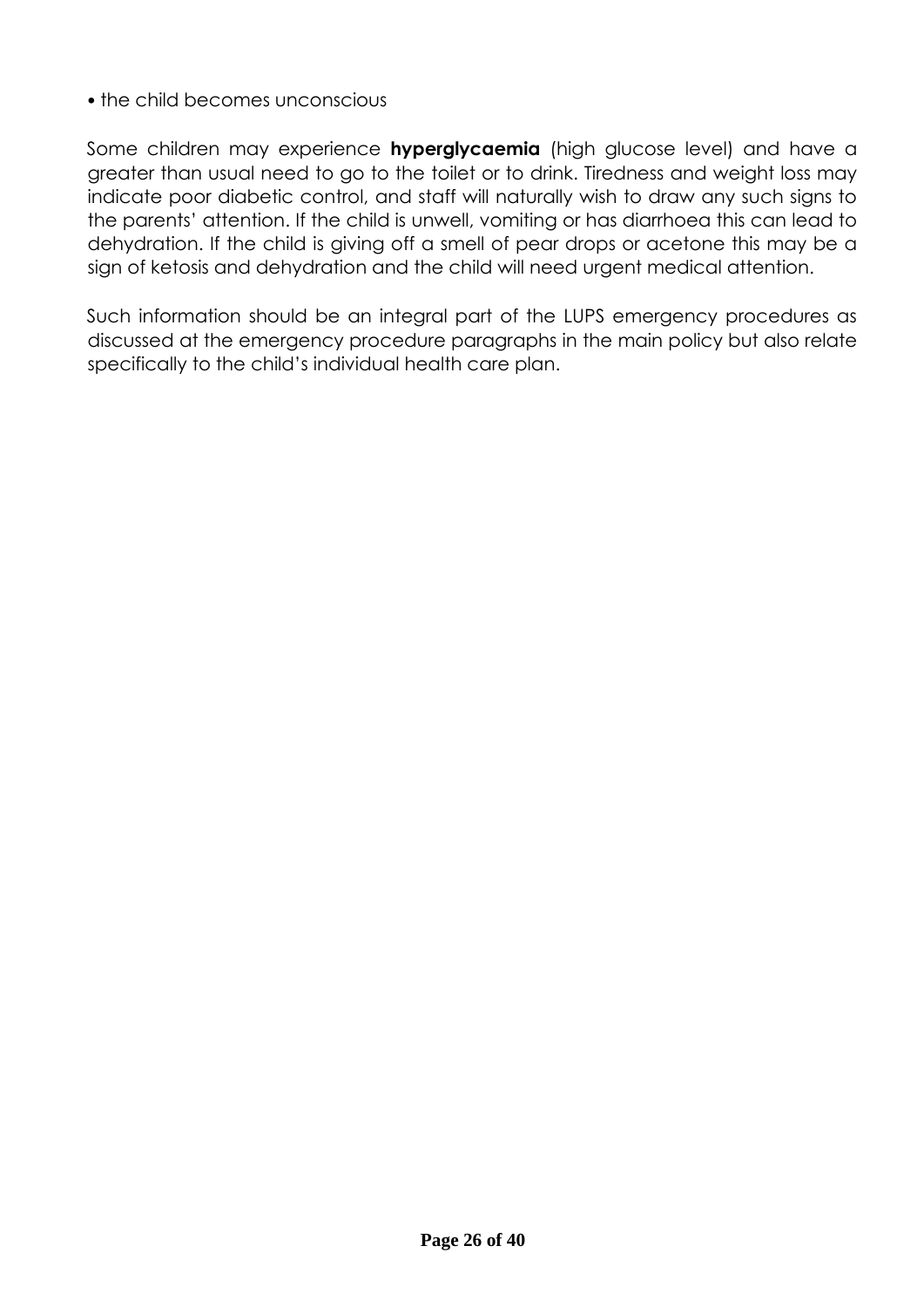**Medication** 

Dated: 1 March 2022

### **What is anaphylaxis?**

Anaphylaxis is an acute, severe allergic reaction requiring immediate medical attention. It usually occurs within seconds or minutes of exposure to a certain food or substance, but on rare occasions may happen after a few hours.

**\_\_\_\_\_\_\_\_\_\_\_\_\_\_\_\_\_\_\_\_\_\_\_\_\_\_\_\_\_\_\_\_\_\_\_\_\_\_\_\_\_\_\_\_\_\_\_\_\_\_\_\_\_\_\_\_\_\_\_\_\_\_\_\_\_\_\_\_\_\_\_\_\_\_\_\_\_\_\_\_\_\_\_\_\_\_\_\_\_\_\_\_\_\_\_\_\_\_\_\_\_\_\_\_\_\_\_\_**

Common triggers include peanuts, tree nuts, sesame, eggs, cow's milk, fish, certain fruits such as kiwifruit, and also penicillin, latex and the venom of stinging insects (such as bees, wasps or hornets).

The most severe form of allergic reaction is anaphylactic shock, when the blood pressure falls dramatically, and the patient loses consciousness. Fortunately, this is rare among young children below teenage years. More commonly among children there may be swelling in the throat, which can restrict the air supply, or severe asthma. Any symptoms affecting the breathing are serious.

Less severe symptoms may include tingling or itching in the mouth, hives anywhere on the body, generalised flushing of the skin or abdominal cramps, nausea and vomiting. Even where mild symptoms are present, the child should be watched carefully. They may be heralding the start of a more serious reaction.

### **Medicine and Control**

The treatment for a severe allergic reaction is an injection of adrenaline (also known as epinephrine). Pre-loaded injection devices containing one measured dose of adrenaline are available on prescription. The devices are available in two strengths – adult and junior.

Should a severe allergic reaction occur, the adrenaline injection should be administered into the muscle of the upper outer thigh. **An ambulance should always be called.** 

Staff that volunteer to be trained in the use of these devices can be reassured that they are simple to administer. Adrenaline injectors, given in accordance with the manufacturer's instructions, are a well-understood and safe delivery mechanism. It is not possible to give too large a dose using this device. The needle is not seen until after it has been withdrawn from the child's leg. In cases of doubt, it is better to give the injection than to hold back. LUPS should hold, and where to store them, has to be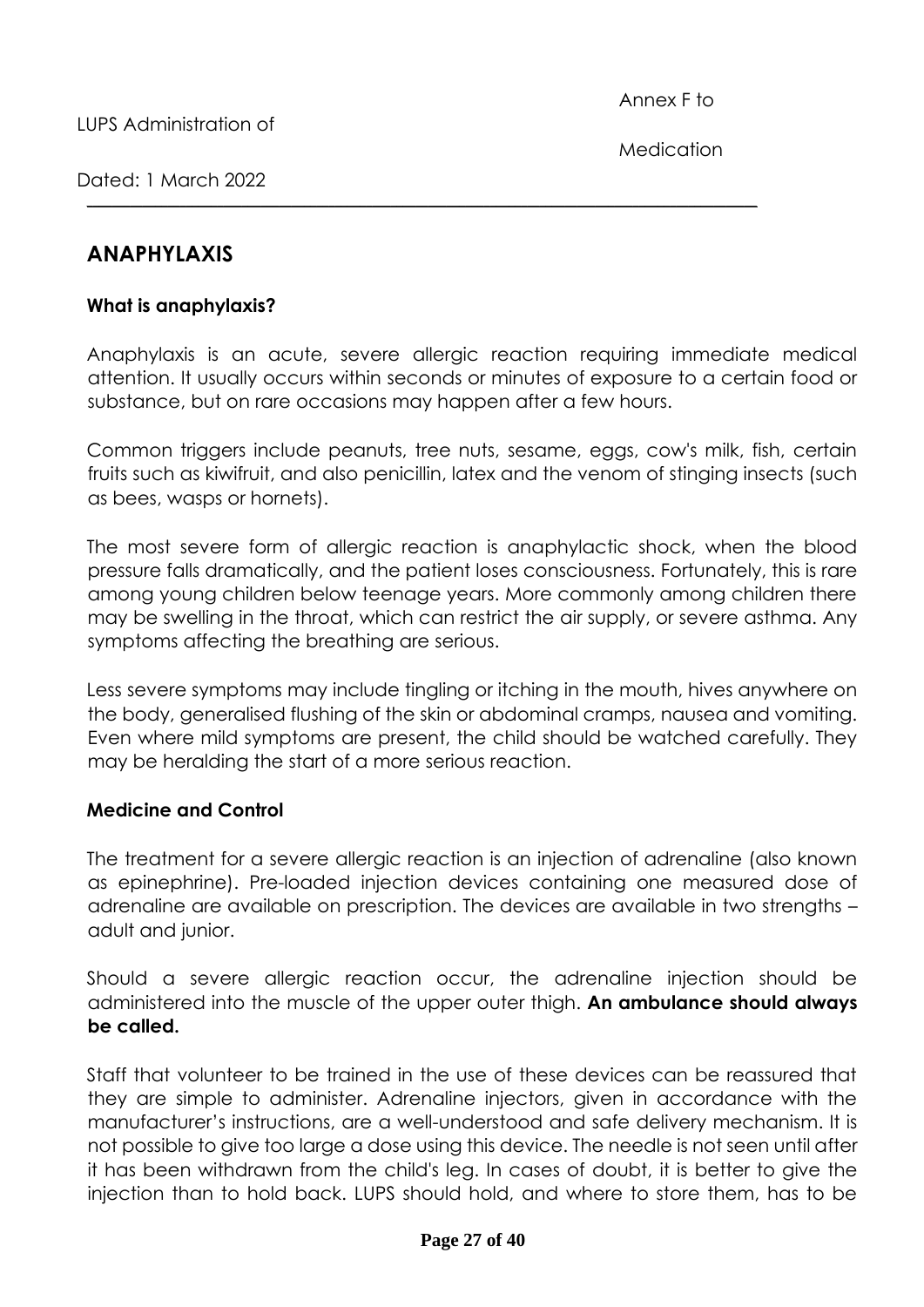decided on an individual basis between the Playscheme Manager, the child's parents and medical staff involved.

Where children are considered to be sufficiently responsible to carry their emergency treatment on their person<sub>22</sub>, there should always be a spare set kept safely which is not locked away and is accessible to all staff. In large settings or split sites, it is often quicker for staff to use an injector that is with the child rather than taking time to collect one from a central location.

Studies have shown that the risks for allergic children are reduced where an individual health care plan is in place. Reactions become rarer and when they occur, they are mostly mild. The plan will need to be agreed by the child's parents, LUPS and the treating doctor.

Critical issues specific to anaphylaxis to be covered include:

- Anaphylaxis what may trigger it
- What to do in an emergency
- Prescribed medicine
- Food management
- Precautionary measures

Once staff have agreed to administer medicine to an allergic child in an emergency, a training session will need to be provided by local health services. Staff should have the opportunity to practice with trainer injection devices.

Day to day policy measures are needed for food management, awareness of the child's needs in relation to the menu, individual meal requirements and snacks in play scheme.

Parents often ask for the Playscheme Manager to exclude from the premises the food to which their child is allergic. This is not always feasible, although appropriate steps to minimise any risks to allergic children should be taken.

Children who are at risk of severe allergic reactions are not ill in the usual sense. They are normal children in every respect – except that if they come into contact with a certain food or substance, they may become very unwell. It is important that these children are not stigmatised or made to feel different. It is important, too, to allay parents' fears by reassuring them that prompt and efficient action will be taken in accordance with medical advice and guidance.

Anaphylaxis is manageable. With sound precautionary measures and support from the staff, play scheme life may continue as normal for all concerned.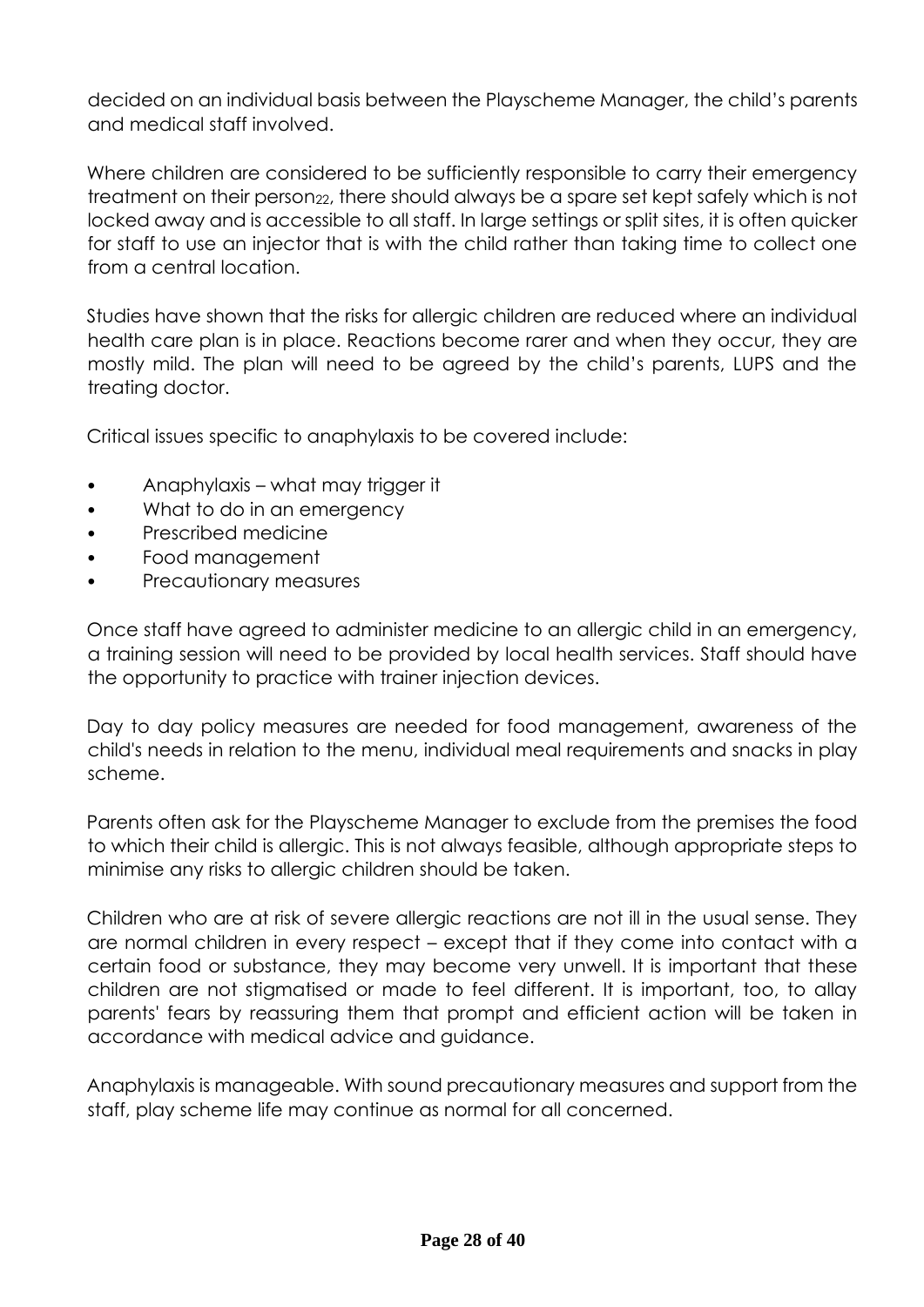### LUPS Administration of

Annex G to

Dated: 1 March 2022

Medication

### **FORMS**

| Form 1 | Emergency planning - request for<br>-an<br>ambulance |
|--------|------------------------------------------------------|
| Form 2 | Incidents to be reported to parents                  |
| Form 3 | Emergency Medication Record Sheet                    |
| Form 4 | LUPS Medical Essential Information Form              |
| Form 5 | LUPS Epilepsy Medical Information Form               |
| Form 6 | LUPS Enteral Feed/Fluid Plan                         |

**\_\_\_\_\_\_\_\_\_\_\_\_\_\_\_\_\_\_\_\_\_\_\_\_\_\_\_\_\_\_\_\_\_\_\_\_\_\_\_\_\_\_\_\_\_\_\_\_\_\_\_\_\_\_\_\_\_\_\_\_\_\_\_\_\_\_\_\_\_\_\_\_\_\_\_\_\_\_\_\_\_\_\_\_\_\_\_\_\_\_\_\_\_\_\_\_\_\_\_\_\_\_\_\_\_\_\_\_**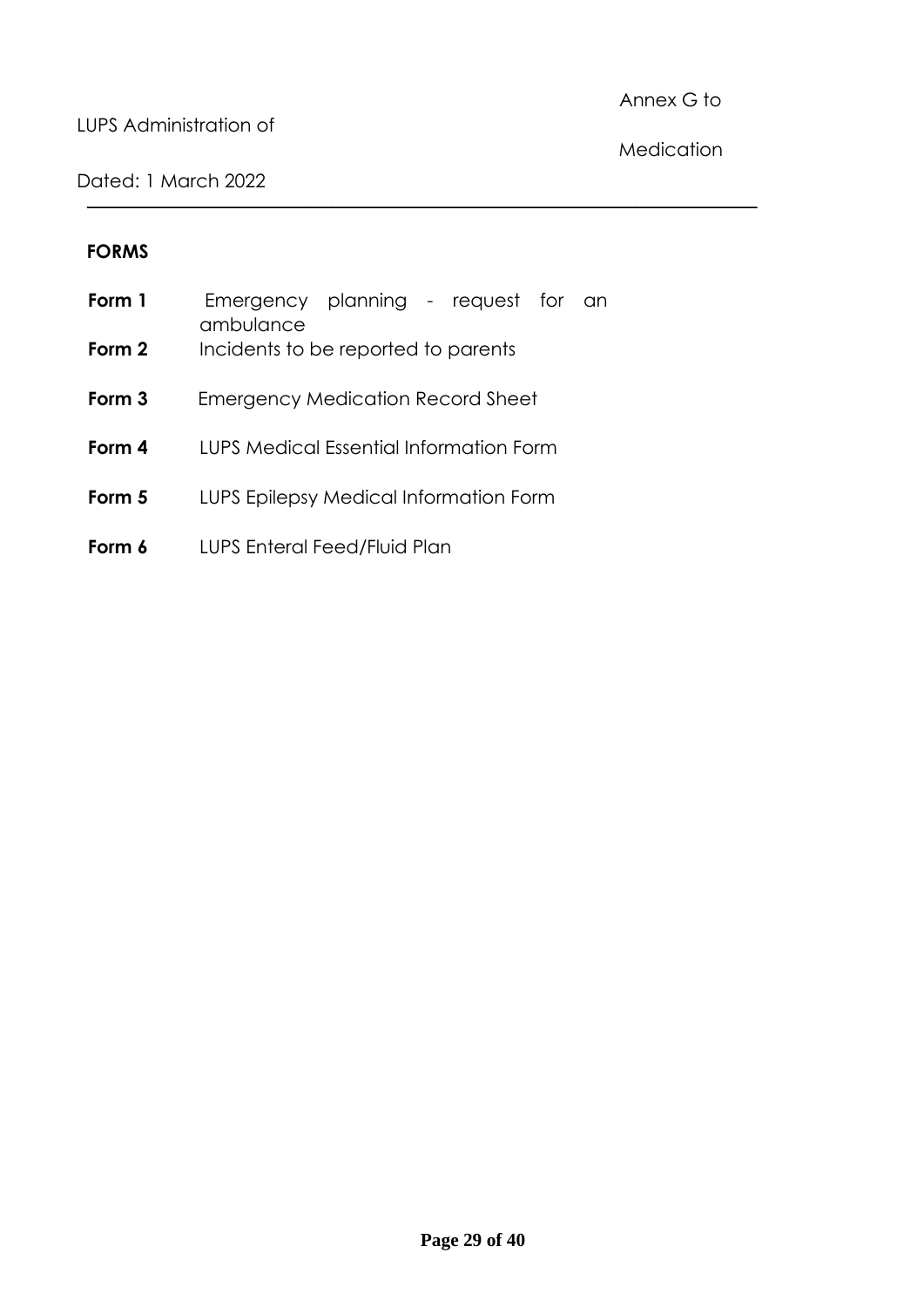| <b>Request for an Ambulance</b>                                                                      |
|------------------------------------------------------------------------------------------------------|
| Dial 999, ask for ambulance and be ready with the following information                              |
|                                                                                                      |
| 1. Your telephone number                                                                             |
|                                                                                                      |
| 2. Give your location as follows: (insert school/setting address)                                    |
| 3. State that the postcode is                                                                        |
|                                                                                                      |
|                                                                                                      |
| 4. Give exact location in the school/setting (insert brief description)                              |
|                                                                                                      |
|                                                                                                      |
| 5. Give your name                                                                                    |
|                                                                                                      |
| 6. Give name of child and a brief description of child's symptoms                                    |
|                                                                                                      |
|                                                                                                      |
|                                                                                                      |
| 7. Inform Ambulance Control of the best entrance and state that the<br>crew will be met and taken to |
|                                                                                                      |
|                                                                                                      |
| Speak clearly and slowly and be ready to repeat information if asked                                 |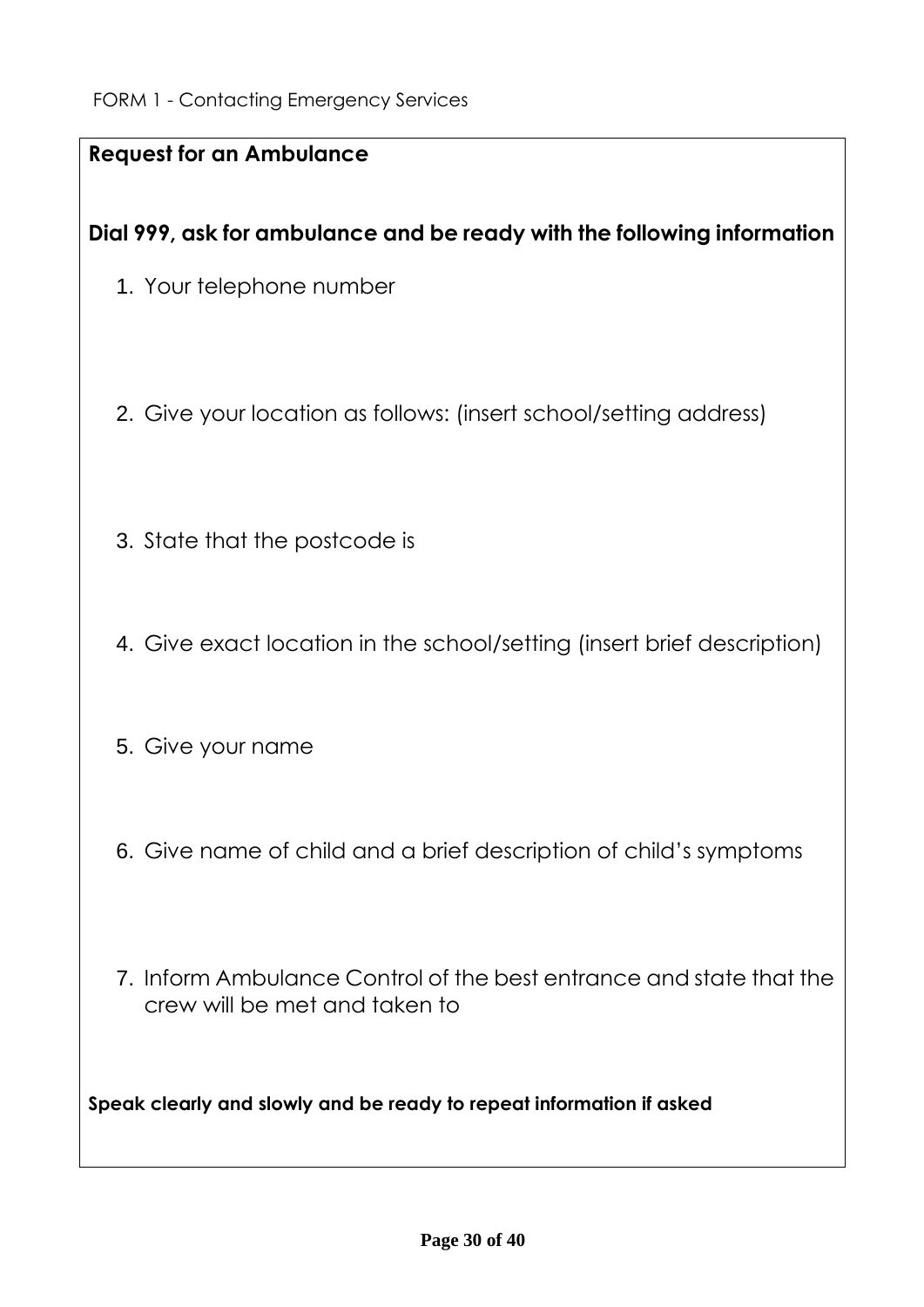Put a completed copy of this form by the telephone **FORM 2 – Daily Incidents to Report to Parents** 

| Child Name | Incident | Date | Who reported to |
|------------|----------|------|-----------------|
|            |          |      | and signed      |
|            |          |      |                 |
|            |          |      |                 |
|            |          |      |                 |
|            |          |      |                 |
|            |          |      |                 |
|            |          |      |                 |
|            |          |      |                 |
|            |          |      |                 |
|            |          |      |                 |
|            |          |      |                 |
|            |          |      |                 |
|            |          |      |                 |
|            |          |      |                 |
|            |          |      |                 |
|            |          |      |                 |
|            |          |      |                 |
|            |          |      |                 |
|            |          |      |                 |
|            |          |      |                 |
|            |          |      |                 |
|            |          |      |                 |
|            |          |      |                 |
|            |          |      |                 |
|            |          |      |                 |
|            |          |      |                 |
|            |          |      |                 |
|            |          |      |                 |
|            |          |      |                 |
|            |          |      |                 |
|            |          |      |                 |
|            |          |      |                 |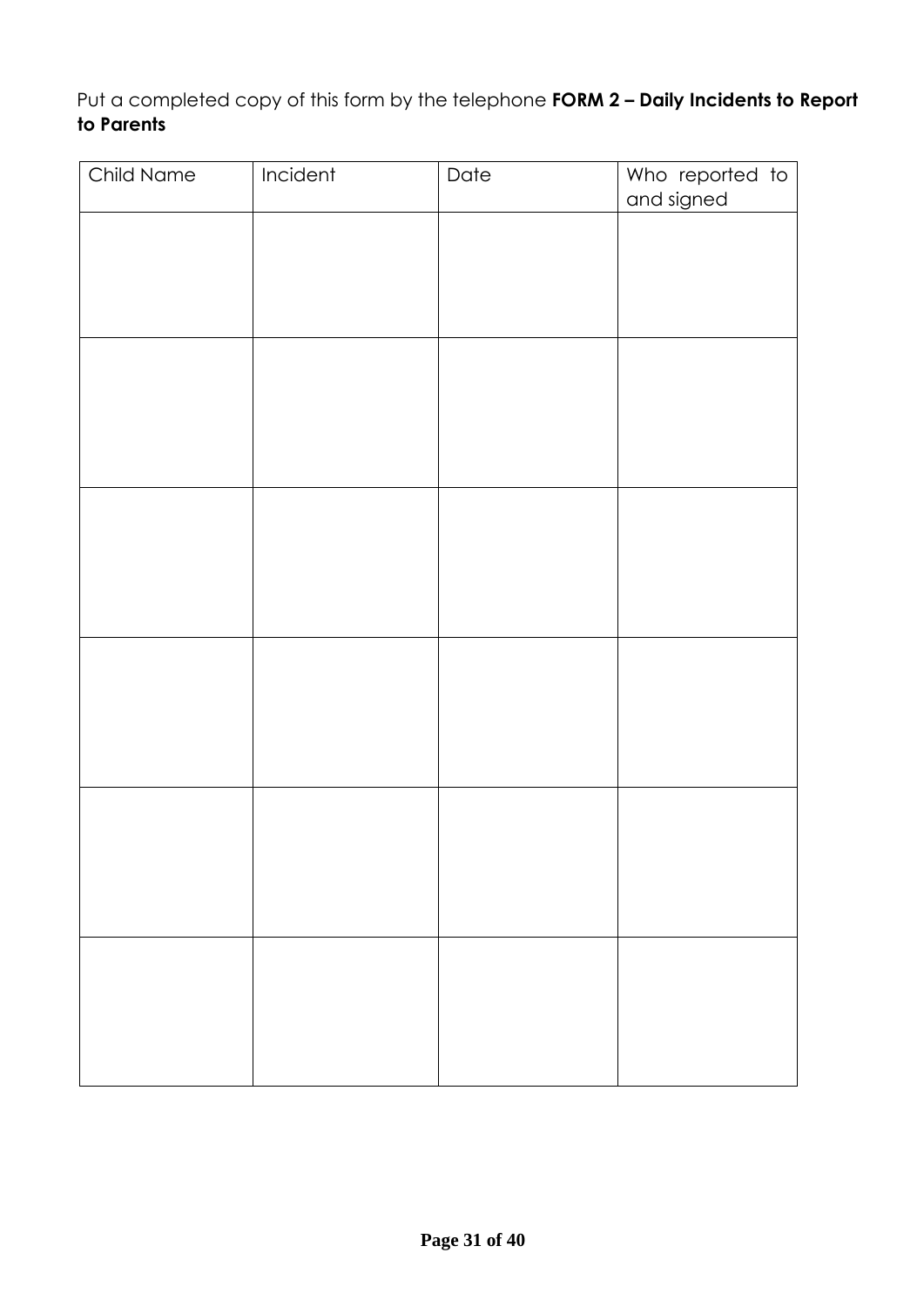| <b>FORM 3 - Emergency Medication Administration Record</b> |  |
|------------------------------------------------------------|--|
|                                                            |  |
|                                                            |  |
|                                                            |  |
|                                                            |  |
| <b>Emergency Medication</b>                                |  |
|                                                            |  |
| Dose Prescribed                                            |  |
| Dose administered                                          |  |
|                                                            |  |
|                                                            |  |
|                                                            |  |
|                                                            |  |
| Action/comments                                            |  |
|                                                            |  |
|                                                            |  |
|                                                            |  |
|                                                            |  |
|                                                            |  |
|                                                            |  |
|                                                            |  |
|                                                            |  |
|                                                            |  |
|                                                            |  |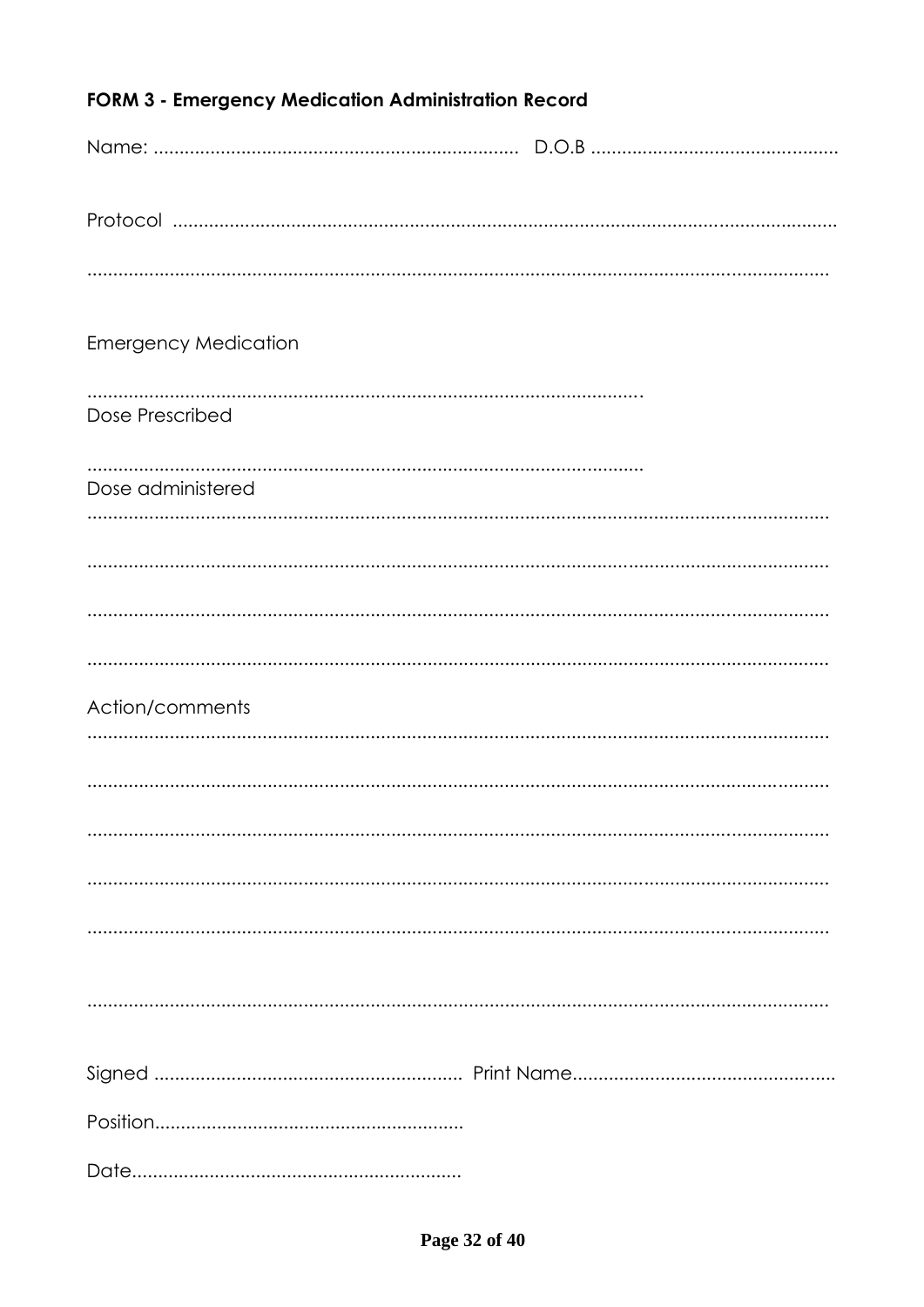### **FORM 4 - LUPS Medical Essential Information**

**This form should be completed and SIGNED by the Parent/Carer of the child. Please read carefully and provide as much information as possible.** The information provided on this form will be used in compliance with the Data Protection Act 1998. All personal details are considered confidential and will only be disclosed to the relevant staff, medical staff and other relevant officers if deemed necessary for the welfare of your child.

| <b>Childs Name:</b>                                            | D.O.B                                  |
|----------------------------------------------------------------|----------------------------------------|
| Address:                                                       |                                        |
|                                                                |                                        |
| Parent/Carer:                                                  |                                        |
| Phone:                                                         | Mobile:                                |
|                                                                |                                        |
| Work:                                                          | Email:                                 |
| <b>First Emergency Contact:</b>                                |                                        |
| Name:                                                          | Relationship to child:                 |
|                                                                |                                        |
| Phone:                                                         | Mobile:                                |
| Second Emergency Contact:                                      |                                        |
| Name:                                                          | Relationship to child:                 |
| Phone:                                                         | Mobile:                                |
| GP name:                                                       | Phone:                                 |
| Address:                                                       |                                        |
| Nature of disability:                                          |                                        |
|                                                                |                                        |
|                                                                |                                        |
| Any special dietary requirements and/or food intolerances? YES |                                        |
| / NO (please provide as much information as possible including |                                        |
| reactions)                                                     |                                        |
|                                                                |                                        |
| YES / NO<br><b>Allergies</b>                                   | if yes please indicate Allergen<br>and |
| reaction/treatment                                             |                                        |
|                                                                |                                        |
| Does your child require Suctioning? YES/ NO If yes please give |                                        |
| details:                                                       |                                        |
|                                                                |                                        |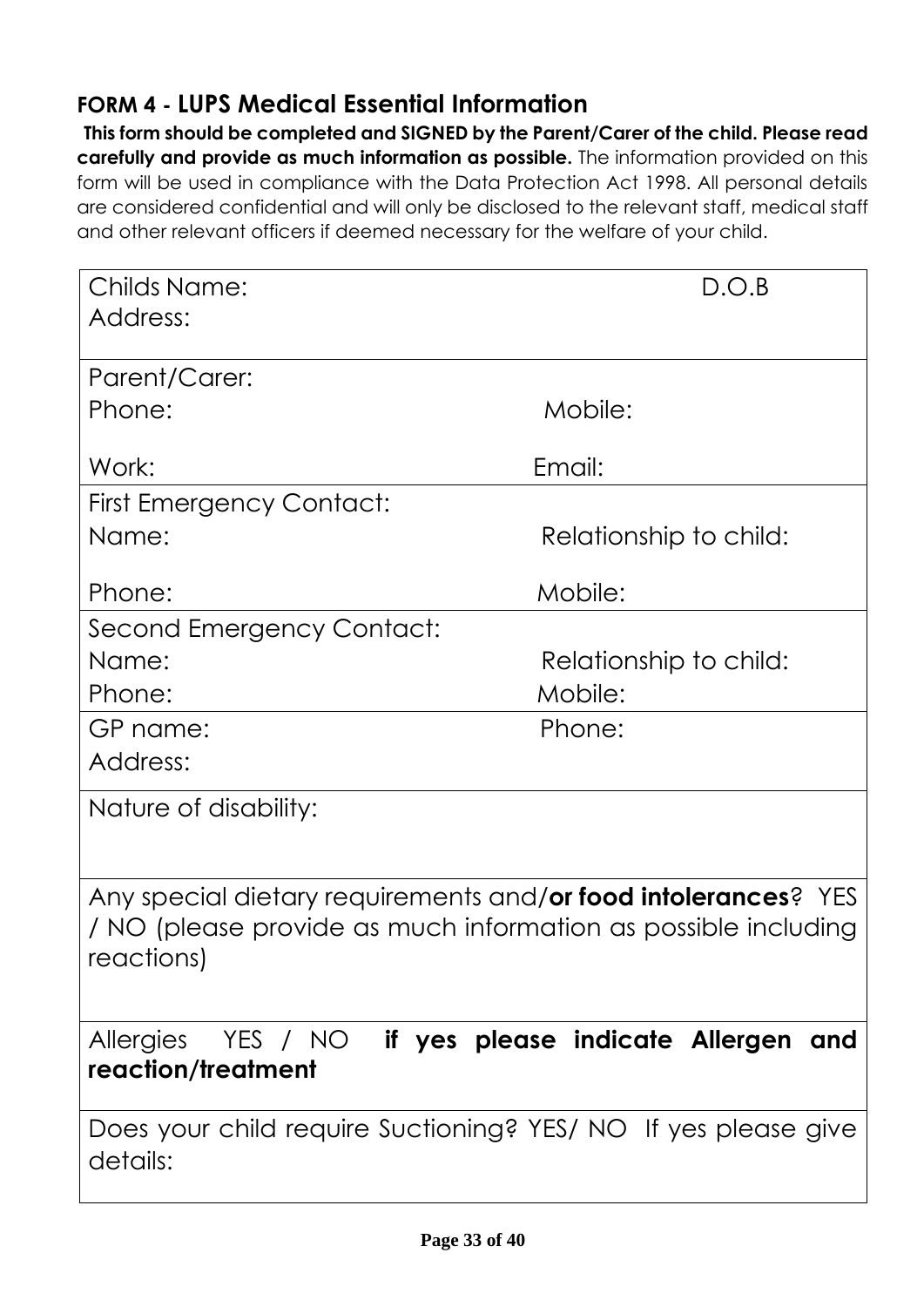### **Medication**

Please list all prescribed medication that is required by your child whilst they are at LUPS. If they are likely to require non prescribed medication e.g., Paracetamol please list this in emergency medication.

### **Daily Medication**

| <b>Name of Drug</b> | Dosage | <b>Time</b> | <b>Additional</b><br>info<br>(method<br><b>of</b><br>administration Oral,<br><b>Gastrostomy, flushes</b><br>etc) |
|---------------------|--------|-------------|------------------------------------------------------------------------------------------------------------------|
|                     |        |             |                                                                                                                  |
|                     |        |             |                                                                                                                  |
|                     |        |             |                                                                                                                  |
|                     |        |             |                                                                                                                  |

### **Emergency Medication:**

| <b>Name of Drug</b> | <b>Dosage</b> | When required | <b>Additional</b><br>information |
|---------------------|---------------|---------------|----------------------------------|
|                     |               |               |                                  |
|                     |               |               |                                  |
|                     |               |               |                                  |

| <b>Signature</b> | Date |
|------------------|------|
|                  |      |

**Name (print)\_\_\_\_\_\_\_\_\_\_\_\_\_\_\_\_\_\_\_\_\_\_\_\_\_\_\_\_\_\_\_\_\_\_\_\_\_\_\_\_\_\_\_\_\_\_\_\_\_\_**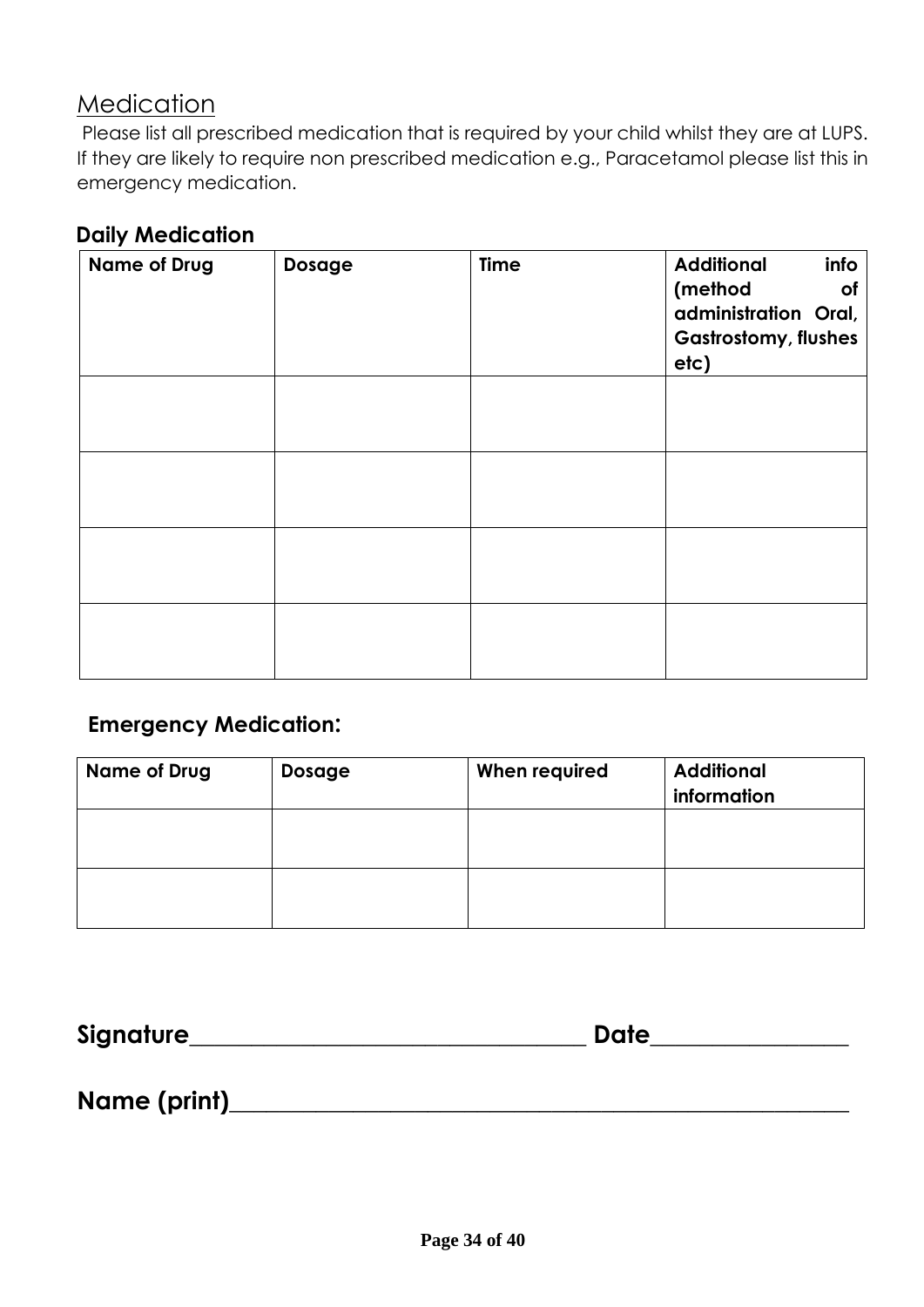**In the event of an emergency Please sign to say you give consent for us to seek further medical treatment for your child** 

| <b>Signature</b> | Date |  |
|------------------|------|--|
|                  |      |  |

Name (print)

PLEASE NOTE WE ARE UNABLE TO ADMINISTER ANY MEDICATIONS OR HOLISTIC TREATMENTS, AS PER OUR MEDICATION ADMINISTRATION POLICY, UNLESS THEY ARE IN THEIR PHARMACY DISPENSED BOTTLE/CONTAINER AND LABELLED CORRECTLY.

NO MEDICATIONS SHOULD BE PLACED IN ANY ITEMS OF FOOD AND DRINK PRIOR TO ADMISSION ON THE PLAY SCHEME. FAILURE TO COMPLY WILL RESULT IN LUPS AUTHORISED STAFF BEING UNABLE TO ADMINISTER THE MEDICATION TO YOUR CHILD WHILST IN OUR CARE. THIS IS TO ENSURE THE SAFTEY OF YOUR CHILD AND OUR STAFF AT ALL TIMES.

PLEASE HAND IN ALL MEDICATIONS TO THE NURSE AT THE FRONT DOOR OR ONE OF THE EXECUTIVE COMMITEE ONLY.

THANK YOU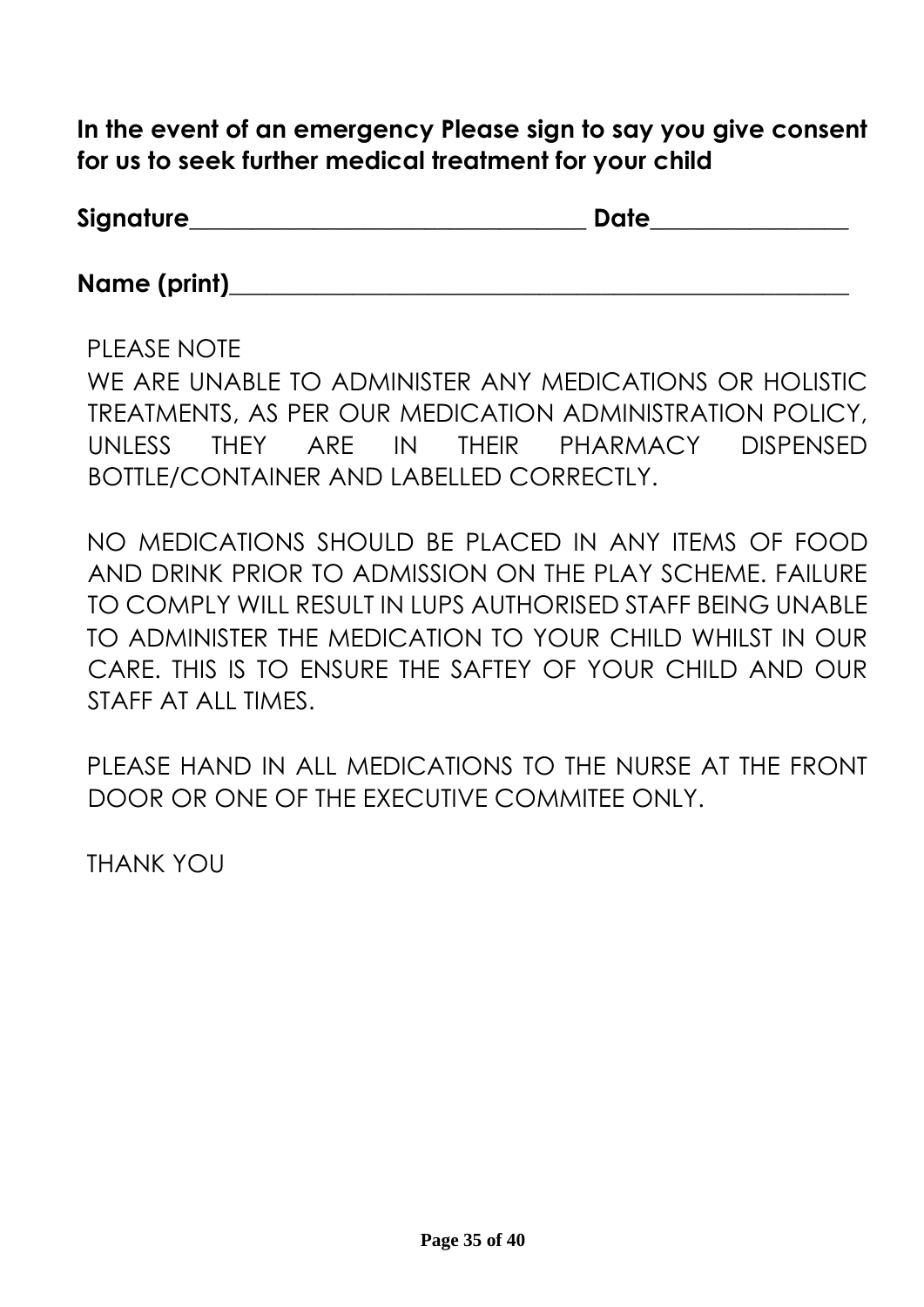# **FORM 5 - LUPS Epilepsy Medical Information Form**

| often are the seizures? (Daily, weekly, monthly etc)                      | Does your child have Epilepsy? YES / NO If yes please complete the following: How          |
|---------------------------------------------------------------------------|--------------------------------------------------------------------------------------------|
| When does a seizure usually occur (anytime, on waking, during night etc)? |                                                                                            |
| How long does a seizure usually last?                                     |                                                                                            |
| Are you aware of anything that may trigger a seizure?                     |                                                                                            |
|                                                                           | What type(s) of seizure does your child have (Absence, Myoclonic, Drop etc)                |
| Are there any warning signs?                                              |                                                                                            |
| Does your child hold their breath or gargle with saliva?                  |                                                                                            |
|                                                                           | Please describe in detail what usually happens when your child has a seizure               |
|                                                                           |                                                                                            |
| Does your child vomit or have incontinence during a seizure? YES/NO       |                                                                                            |
| and frequency                                                             | Please list any anti-convulsant medication your child is currently taking including dosage |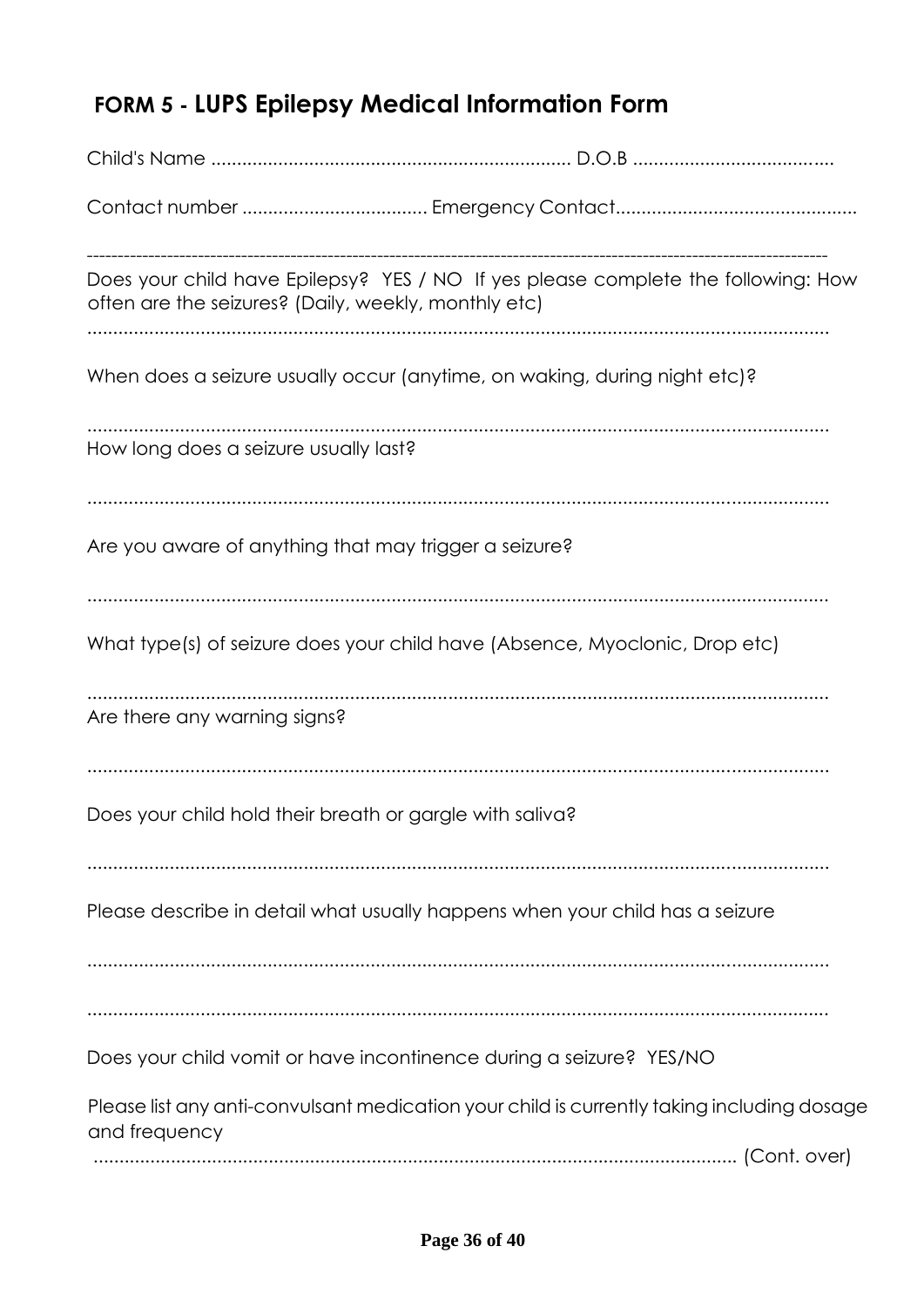Does your child require medication to be administered on the play scheme? YES / NO (if yes please give all details Dosage, Time, Method of administration)

................................................................................................................................................

Please state medication prescribed for emergency use (rectal diazepam, midazolam) including dose: Do you require LUPS to administer this in accordance with your child's emergency protocol YES / No

................................................................................................................................................

................................................................................................................................................

Please indicate if your child has ever had emergency medication YES/NO If Yes were there any side effects?

................................................................................................................................................

................................................................................................................................................

How long should we allow a seizure to continue before administering emergency medication?

................................................................................................................................................

................................................................................................................................................

In the event of an Emergency and the need to call an ambulance your child will be taken to the nearest Hospital unless otherwise indicated. They will be escorted by the appropriate LUPS medical officer until you are able to be with your child.

................................................................................................................................................

................................................................................................................................................

I give my permission for prescribed emergency medication to be administered to my child by the nominated first aid / medical member of staff, or any other Senior member of staff who has been given the necessary instruction/ training.

Signature of Parent / Carer.................................................Date...........................................

The information provided on this form will be used in compliance with the Data Protection Act 1998. All personal details are considered confidential and will only be disclosed to the relevant staff, medical staff, and other relevant officers if deemed necessary for the welfare of your child.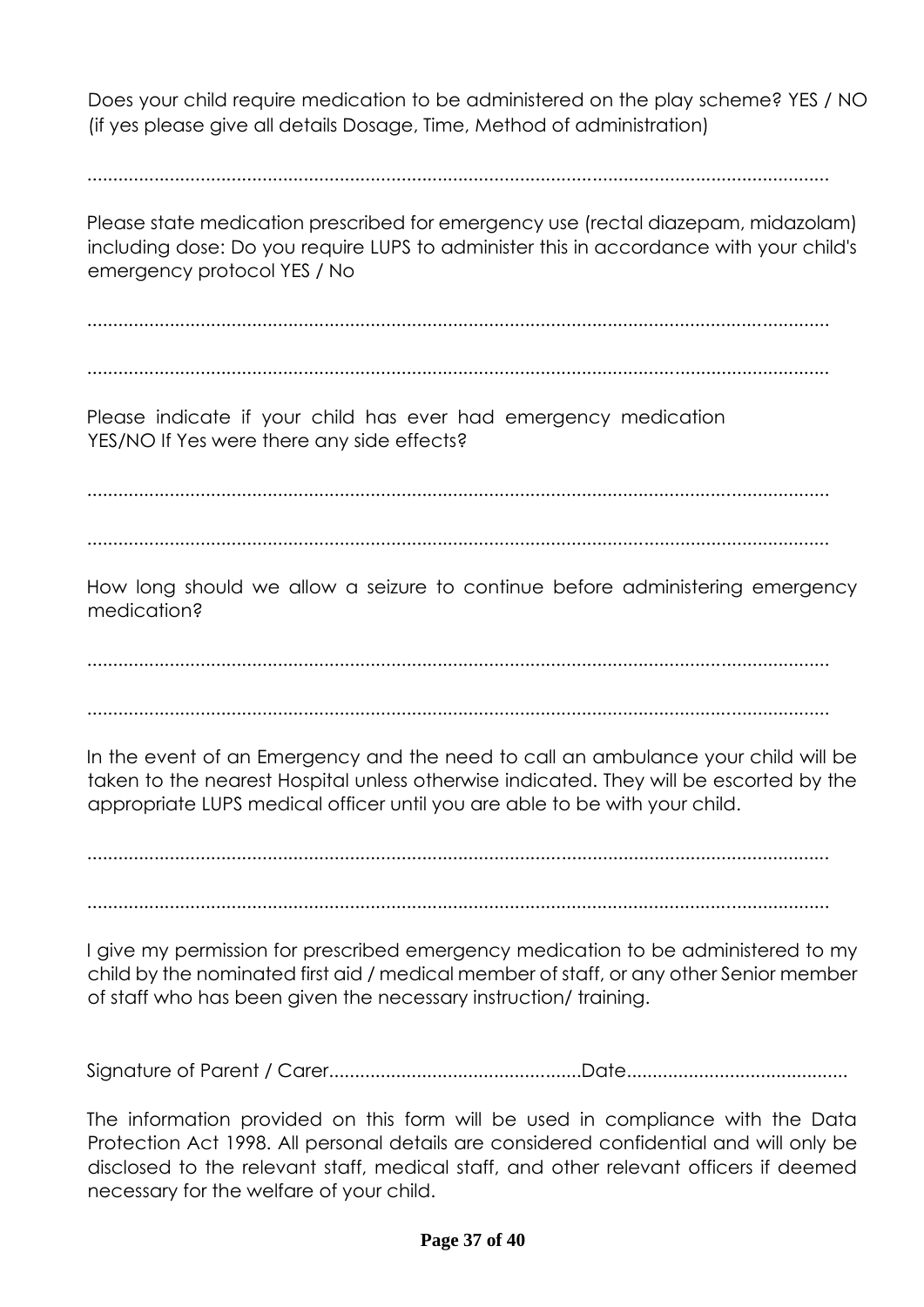| FORM 6 – LUPS Enteral Feeding/Fluid Plan |  |
|------------------------------------------|--|
|                                          |  |

#### **Name of enteral feed**

**Supplement** and/or thickener **and/or** 

### **..............................................................................................................................................**

### **Instructions for making up feed ........................................................................................**

#### **FEED/WATER REGIME:**

| <b>Time</b> | Feed/water Route | Volume | Pump<br>rate | Flush pre | Flush post |
|-------------|------------------|--------|--------------|-----------|------------|
|             |                  |        |              |           |            |
|             |                  |        |              |           |            |
|             |                  |        |              |           |            |

 **Total to be given on LUPS:** 

#### **Additional comments or instructions**

### **Amount of flush with medications**

**Tap water (as NICE guidelines) YES/NO Cooled Boiled water YES/NO I consent to Senior LUPS Staff to conduct the above feeding/fluid regime** 

**Signed Parent/Guardian ............................................................... Date.........................** 

### **PLEASE PROVIDE ALL EQUIPMENT (PUMPS, FEED, FLUIDS, SYRINGES ETC) AS REQUIRED**

The information provided on this form will be used in compliance with the Data Protection Act 1998. All personal details are considered confidential and will only be disclosed to the relevant support staff, medical staff and other relevant officers if deemed necessary for the welfare of your child.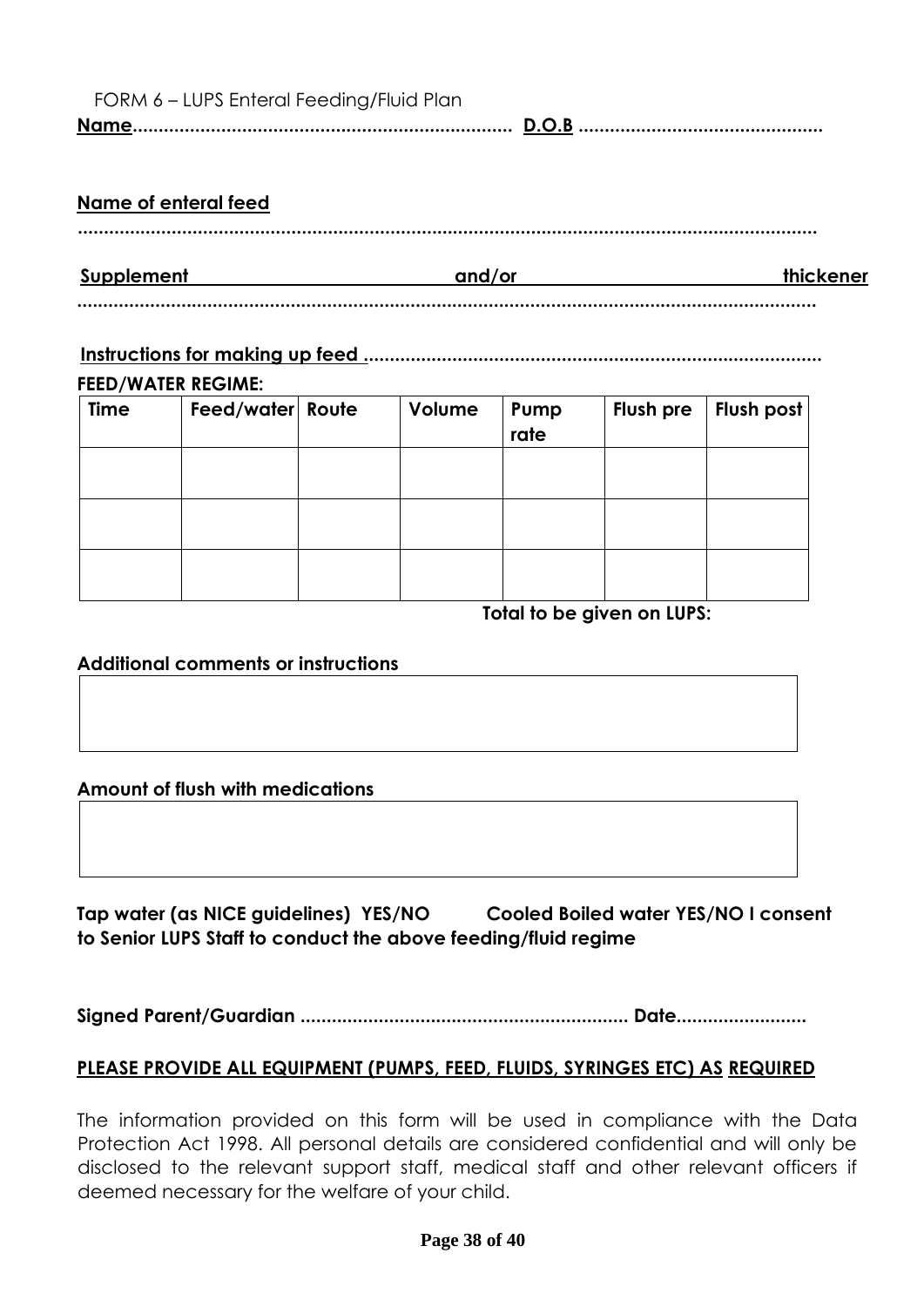LUPS Administration of

Annex H to

Dated: 1 July 2015

Medication

### **USEFUL CONTACTS**

Allergy UK Allergy Help Line: (01322) 619864 Website: [www.allergyfoundation.com](http://www.allergyfoundation.com/)

The Anaphylaxis Campaign Helpline: (01252) 542029 Website: [www.anaphylaxis.org.uk](http://www.anaphylaxis.org.uk/)  [www.allergyinschools.co.uk](http://www.allergyinschools.co.uk/)

Association for Spina Bifida and Hydrocephalus Tel: (01733) 555988 (9am to 5pm) Website: [www.asbah.org](http://www.asbah.org/)

Asthma UK (formerly the National Asthma Campaign) Adviceline: 08457 01 02 03 (Mon-Fri 9am to 5pm) Website: [www.asthma.org.uk](http://www.asthma.org.uk/)

Council for Disabled Children (National Children's Bureau) Tel: (020) 7843 1900 Website:<http://www.ncb.org.uk/cdc/>

Contact a Family (Information about caring for disabled and special needs children) Helpline: 0808 808 3555. Website: [www.cafamily.org.uk](http://www.cafamily.org.uk/)

**\_\_\_\_\_\_\_\_\_\_\_\_\_\_\_\_\_\_\_\_\_\_\_\_\_\_\_\_\_\_\_\_\_\_\_\_\_\_\_\_\_\_\_\_\_\_\_\_\_\_\_\_\_\_\_\_\_\_\_\_\_\_\_\_\_\_\_\_\_\_\_\_\_\_\_\_\_\_\_\_\_\_\_\_\_\_\_\_\_\_\_\_\_\_\_\_\_\_\_\_\_\_\_\_\_\_\_\_**

Cystic Fibrosis Trust Tel: (020) 8464 7211 (Out of hours: 020 8464 0623) Website: [www.cftrust.org.uk](http://www.cftrust.org.uk/)

Diabetes UK Careline: 0845 1202960 (Weekdays 9am to 5pm) Website: [www.diabetes.org.uk](http://www.diabetes.org.uk/)

Department for Education and Skills Tel: 0870 000 2288 Website: [http://www.dfes.gov.uk](http://www.dfes.gov.uk/)